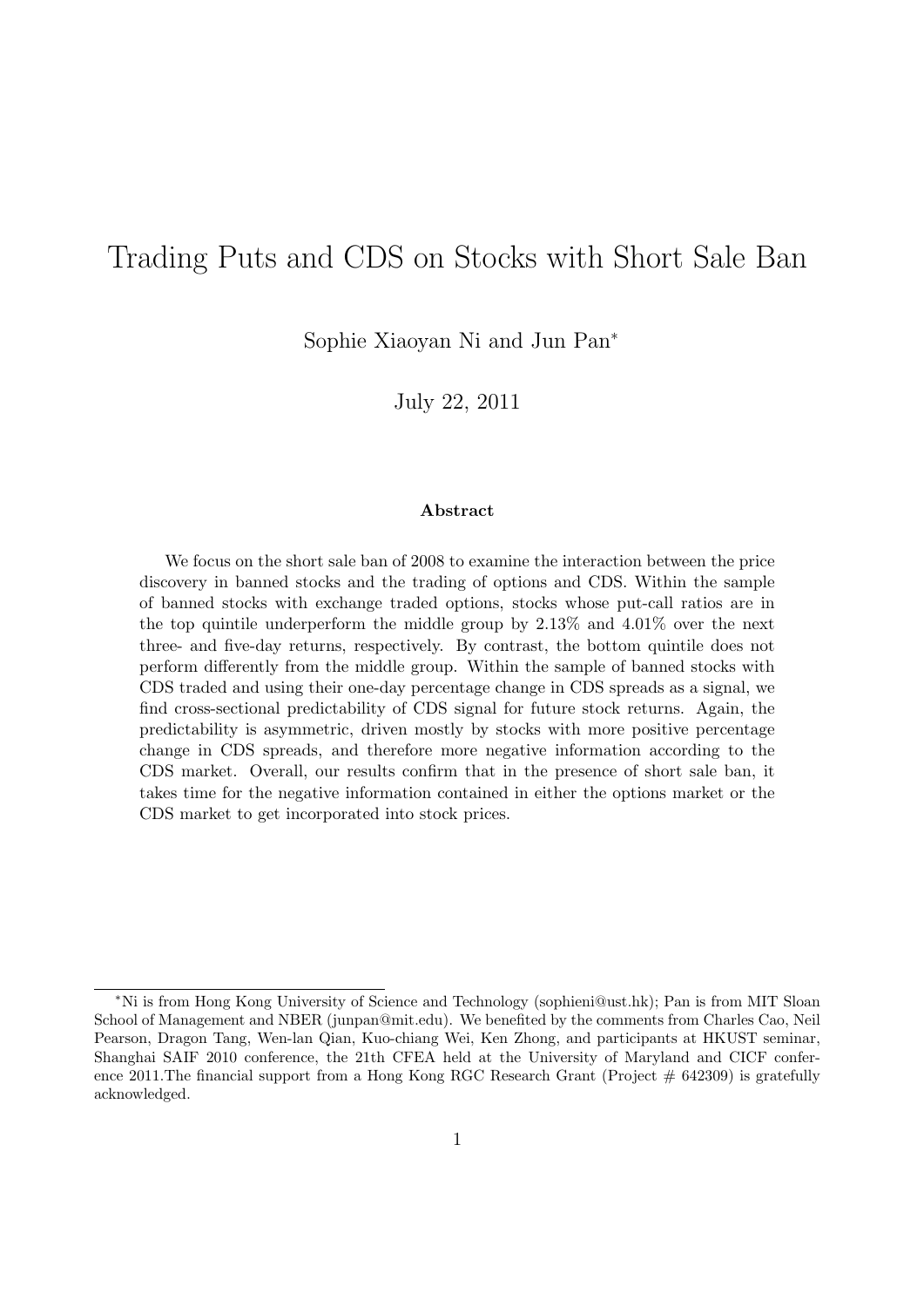## **1 Introduction**

Shortly after the bankruptcy filing of Lehman and the government \$85 billion bailout of AIG, the Securities and Exchange Commission issued an emergency ban on short sale for all financial stocks on September 19, 2008. While the original motivation for SEC to institute such a ban was to prevent further price disruptions and manage the wide-spread crisis of confidence in financial institutions, its effectiveness is questionable and the unintended consequences were many.<sup>1</sup>

In this paper, we focus on the trading behavior in the options market during the short sale ban (SSB). As long as the cost of options trading is not prohibitively expensive, one could think of buying a put on the SSB stock as an indirect, but open channel, through which any potential negative information about the underlying stock could get in. In other words, although the more direct channel is closed, as long as the door is not completely shut, the information will find its way to securities prices. One interesting implication of this hardly surprising observation is that it allows us to follow the flow of information: from options market to the underlying stock market.

Indeed, our first main result shows that in the presence of short sale ban, it takes time for the negative information expressed in the options market to get incorporated into stock prices. Our analysis focuses on the banned financial stocks with exchange traded options over the 14-day period between September 19 through October 8.<sup>2</sup> Using data from Chicago Board of Options Exchange and International Securities Exchange, we construct put call ratios from put and call option volumes initiated by non-market maker public buyers to

<sup>1</sup>See, for example, the New York Times opinion piece by Arturo Bris on September 29, 2008.

<sup>2</sup>Over this time period, there were additions and removals from the original list, we focus stocks that was banned everyday during the ban.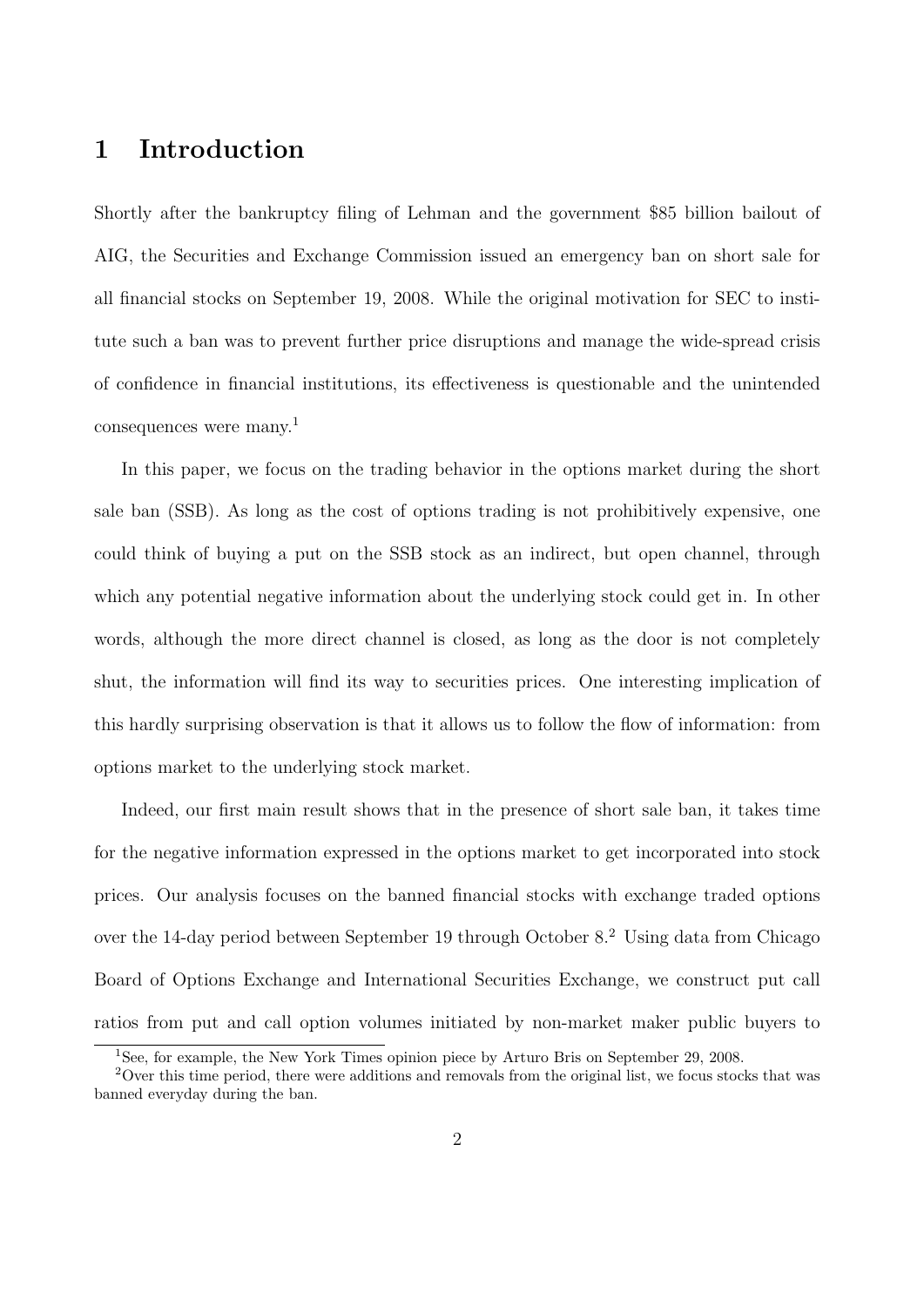open new option positions on the SSB stocks. For each of the 14 days, we sort the SSB stocks by their put-call ratios into three groups: the top and the bottom 20% and the middle 60%. The stocks in the top 20% group are the ones that options investors express the most negative information, and they are also the most interesting stocks for us to study since short sale ban has the potential to impede the incorporation of negative information into stock prices. We find that during the ban, this top 20% group underperforms the middle 60% group by 2.13% over the next three-day return and by 4.01% over the next five-day return. The differences are not only economically large, but also statistically significant, even though this test was done over a 14-day window. By contrast, the performance of the bottom 20% group, which relatively speaking options investors are most positive about, is not economically or statistically different from that of the middle 60% group. In other words, while short sale ban does impede the incorporation of negative information into stock prices, it does not have an impact on the incorporation of positive information.

By performing our analysis within the group of stocks with the same short sale ban and examine the predictability cross-sectionally within this group, we have perhaps provided one of the cleanest results in the literature to document the effect of short sale prohibition on the incorporation of negative information. The cross-sectional aspect is particularly relevant given the volatile nature of the market at the time. It is, however, useful to perform a few more robustness tests. Matching each banned stock with an unbanned stock that also has exchange traded options, we perform the same analysis on the control stocks over the same the ban and find no predictive result in either the top or the bottom 20% group. For the SSB stocks, we also perform the same analysis over the periods immediately before and after the short sale ban, and find no result.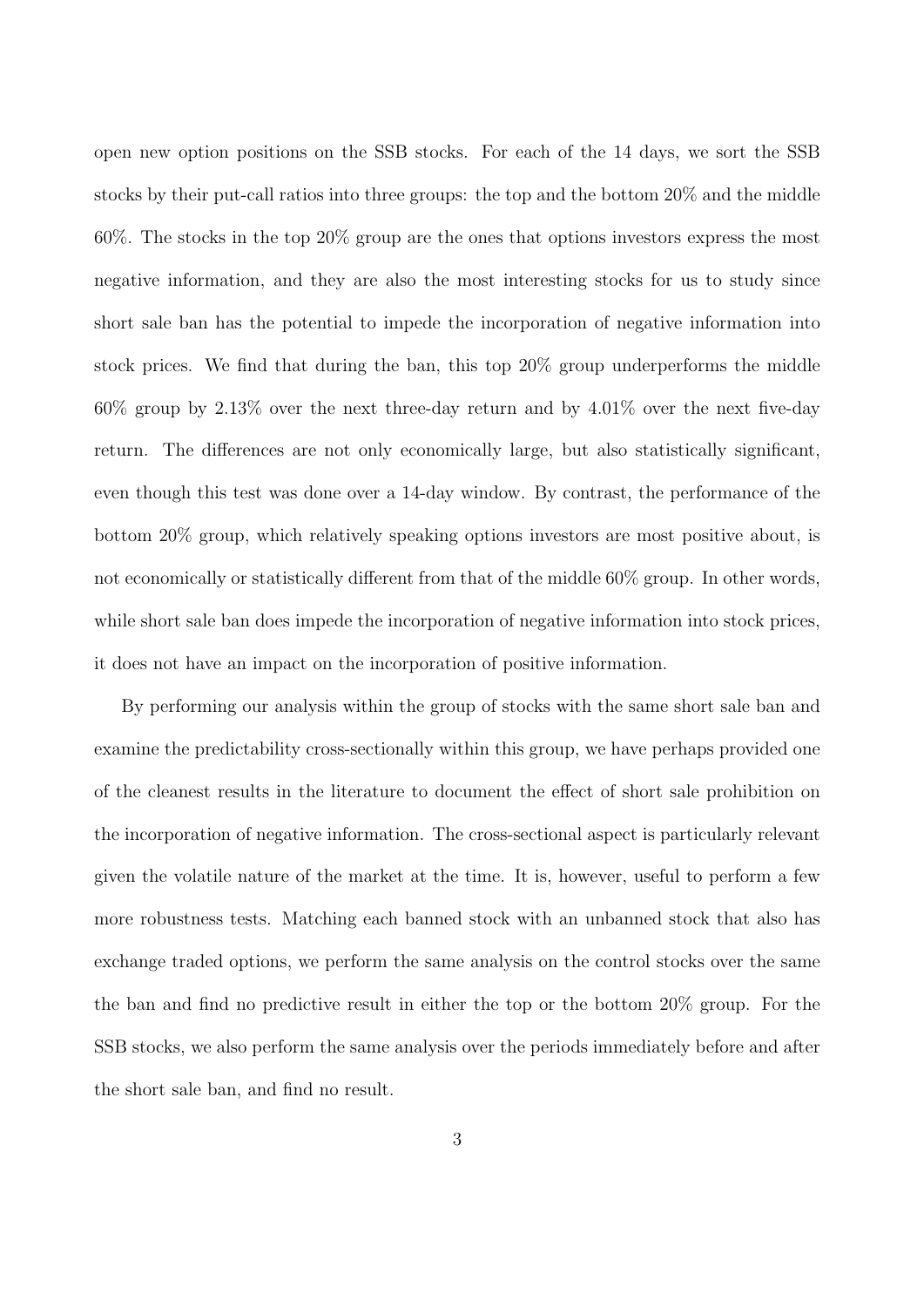The second main result of our paper focuses on the interaction between credit default swaps and stocks during the short sale ban. Given that CDS is an insurance on the potential default of a firm, it is naturally more sensitive to negative information, making it a good candidate for our analysis. It is, however, difficult to obtain trading information on CDS since it is traded over the counter. Moreover, our CDS sample is markedly smaller than the option sample: there are only 60 banned stocks with active CDS quotes. Nevertheless, our result finds that, in the presence of short sale ban, it takes time for the negative information already incorporated in CDS spreads to get into stock prices.

For each banned stock, we construct its daily percentage change in CDS spreads, and use it as a CDS signal. Cross-sectionally, a firm with more positive change in CDS is the one with more negative information, as far as the CDS market is concerned. Connecting this signal to stocks, we find that over the 14-day short ban period, if the CDS signal of one banned stock is one standard deviation higher than that of another banned stock, this stock on average underperforms the other by 1.29% over the next two-day return, and 2.69% over the next five-day return. Moreover, this predictability is asymmetric, driven mostly by stocks with more positive percentage change in CDS. Performing the same analysis over the periods immediately before and after the short sale ban, we do not find predictability. Performing the same analysis on 60 unbanned control stocks with CDS traded, we do not find any predictability, either. In other words, the short sale ban is an important ingredient in generating the CDS predictability, which is consistent with our main result from the options market.

Conceptually, our paper follows the theoretical work of Diamond and Verrecchia (1987), who models effects of short sale on the speed of adjustment to private information of security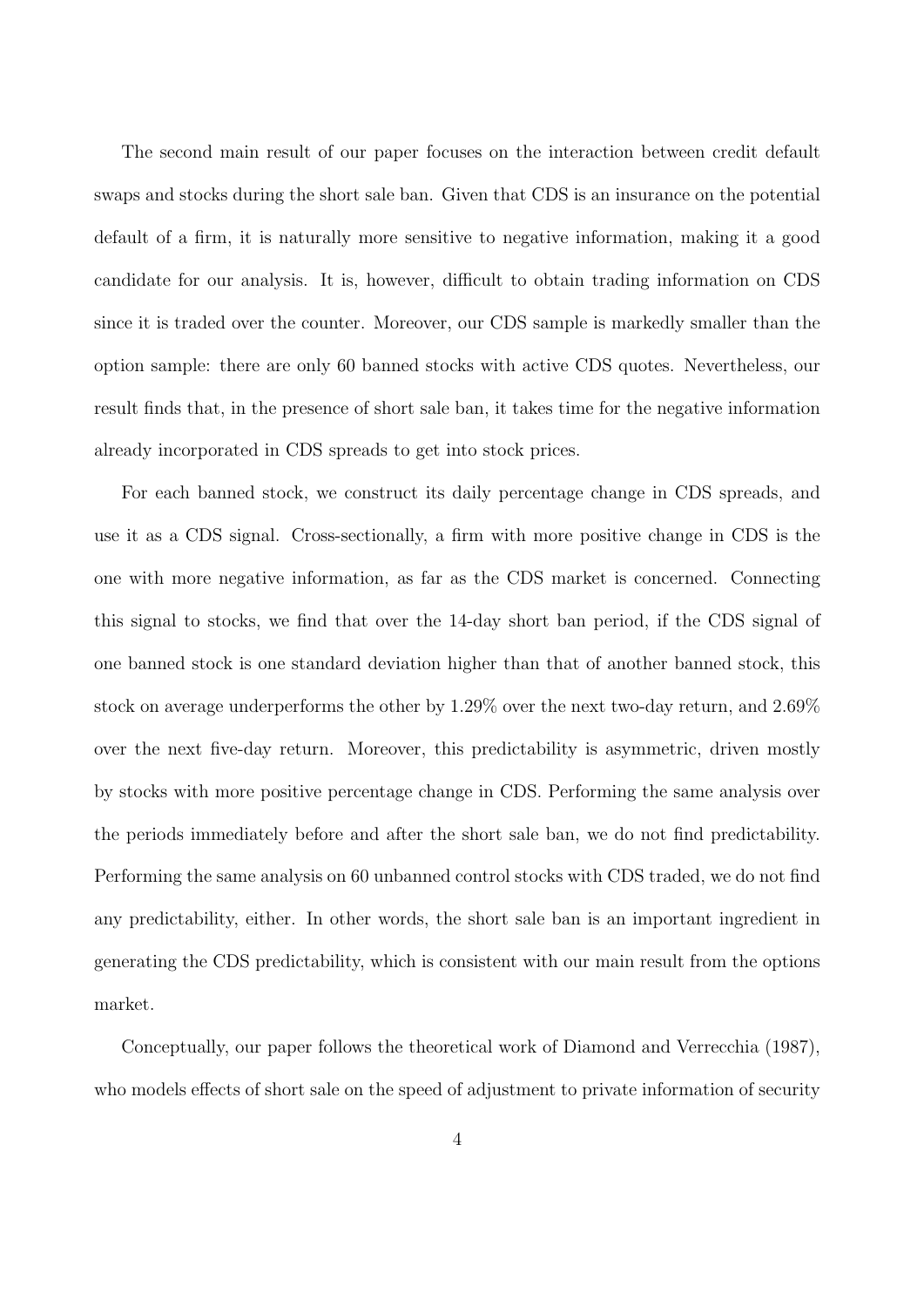prices. In particular, their model predicts that the effect of short-sales on the impoundment of private information into price is relatively more pronounced in the case of bad news versus good news. When there's short prohibitions that eliminate informed and uninformed investors alike, stock price will incorporate negative information with a delay. <sup>3</sup> The asymmetric nature of our predictability results, for both options and CDS, are very much a confirmation of their prediction.<sup>4</sup>

The impact of the 2008 short ban has been studied by a number of recent papers. Battalio and Schultz (2010) examine the impact of the ban on equity options. They find no evidence of migration of stock investors to the option market to avoid the ban, but they do find that the option market liquidity is severely affected and synthetic share prices for banned stocks are lower than actual share prices. While our study focuses on the relative information efficiency of stock and option markets during the ban. Consistent with no migration during the ban, we also find that the put call ratio of the banned stocks decreased during the ban. Boehmer, Jones, and Zhang (2009) find that banned stocks suffered a severe degradation in quality, as measured by spreads, price impacts and intraday volatility. Kolasinski, Reed, and Thornock (2009) find that the ban increases the informativeness of short sales especially for stocks with listed options. Gagnon and Witmer (2009) document price differences between the U.S. and Canadian shares and trading volume migrations from U.S to Canada among banking stocks during the ban. Harris, Namvar, and Phillips (2009) use a factor-analytic model to show that the ban led to substantial price inflation in the SSB stocks.

<sup>&</sup>lt;sup>3</sup>Their model also shows that when there's short restrictions that drive out more uninformed traders than informed traders , stock price will adjust negative information more efficiently.

<sup>&</sup>lt;sup>4</sup>It is, however, important to point out that the information that are used to gauge the speed of adjustment is in fact publicly available: both the put-call ratio and the CDS prices can be obtained in real time with a fee.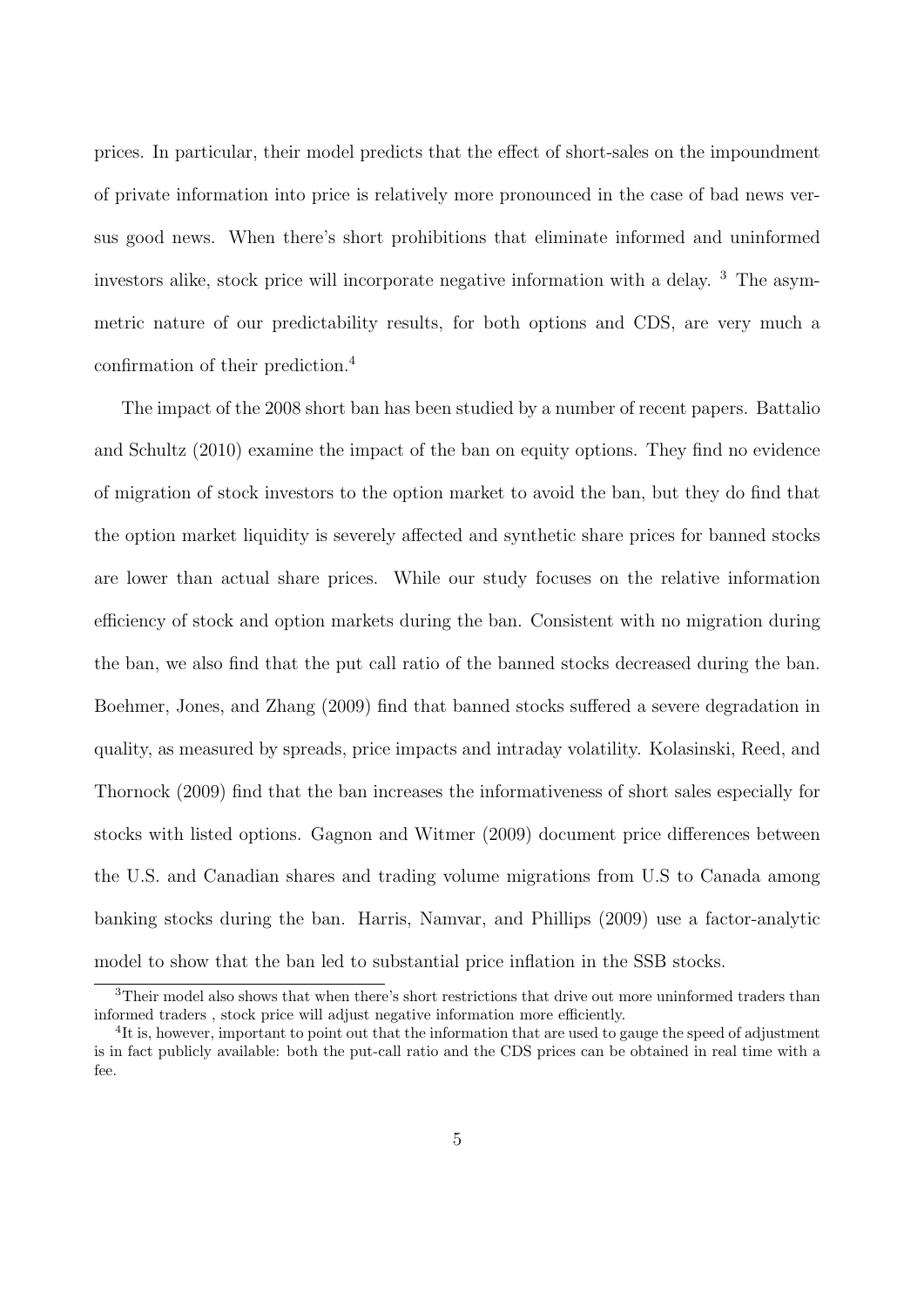Our paper is also related to Sorescu (2000), Danielsen and Sorescu (2001), and Mayhew and Mihov (2005), who focus on option introductions and investigate whether options help to relax binding short sale constraints. Ofek, Richardson, and Whitelaw (2004) find that violations of put-call parity is asymmetric in the direction of short sale constraints, and their magnitudes are strongly related to the cost of short sale. Given that option introductions and cost of short sale are generally endogenous, it is difficult to learn conclusively about how the presence of options market or cost of short sale might affect the underlying stock market. Our paper takes advantage of an event that was also highly endogenous, but this event was imposed on a broad enough set of stocks for us to examine the cross-sectional difference among the SSB stocks.

Our paper is also related to the growing body of literature that examine the cross-market information transmission between stocks and options. Among others, Easley, O'Hara, and Srinivas (1998) provide a formal framework to examine this issue and Pan and Poteshman (2006) present strong evidence that option trading volume contains information about future stock prices. Their result indicates that this information transmission is present during normal times and the predictability is symmetric with respect to positive and negative information.<sup>5</sup> We focus instead on the short sale ban, and our predictability is asymmetric with respect to the nature of information: the predictability is present only for negative information, but not for positive information.

In contrast, the literature have no conclusive evidence about how information is trans-

<sup>5</sup>One important ingredient of their result is that the option volume information used in their analysis was not publicly available during their sample period. More recently and after the publication of their paper, however, the CBOE started to release such information in real time, and the predictability has decreased markedly. For example, during our very short, but special sample period, we do not find any predictability of put-call ratio for unbanned stocks.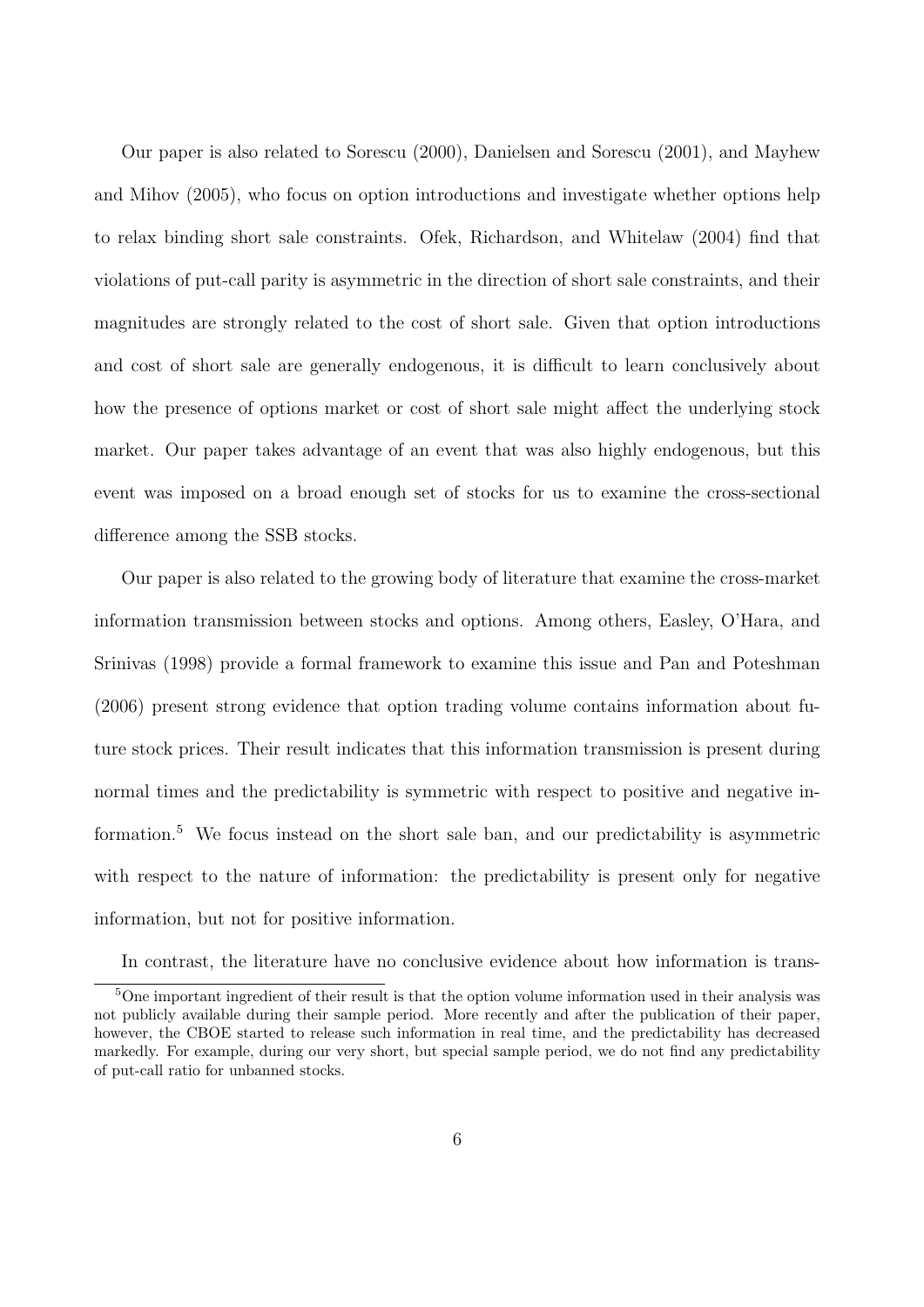mitted between stock and CDS markets. Longstaff, Mithal, and Neis (2005) document that there's no lead lag relation between CDS spread and stock prices. Acharya and Johnson (2007) find a negative cross-correlation between CDS changes and future stock returns for entities with credit deterioration and high CDS levels. Absent these conditions, they show there is no incremental information in CDS market. In more recent study, Norden and Weber (2009) and Tang and Yan (2011) document stock prices lead CDS spread changes in daily frequency. While in monthly frequency, Han and Zhou (2010) find term structure of CDS is associated with future stock returns.

Finally, our paper is related to studies examining the effect of short sale prohibition or restrictions on the stock prices. Bri, Goetzmann, and Zhu (2007) find some evidence that prices incorporate negative information faster in countries where short sales are allowed and practiced. Chang, Cheng, and Yu (2007) analyze the price effects following the addition of stocks to the short list in Hong Kong market, and find that short sale prohibitions tend to cause stock over-valuation. However the decision for a stock to be added on a short list may result from a certain degree of endogeneity. For the studies on short sale restriction, Miller (1977) and Chen, Hong, and Stein (2002) model that stock prices tend to be upward-biased, while Diamond and Verrecchia (1987) model that price will be more efficient especially for negative information. The literature use either short interest or rebate rate as a proxy and document that there's a negative relation between short restrictions and subsequent stock returns.<sup>6</sup> In addressing the endogenous issue between short restrictions and negative information, the literature conclude that it is the information that drives the negative relation

<sup>6</sup>Asquith and Meulbroek (1996),Aitken, Frino, McCorry, and Swan (1998), and Desai, Ramesh, Thiagarajan, and Balachandran (2002) use short interest as a proxy. Jones and Lamont (2002),Geczy, Musto, and Reed (2002), and DAvolio (2002) examine the predictability of rebate rate.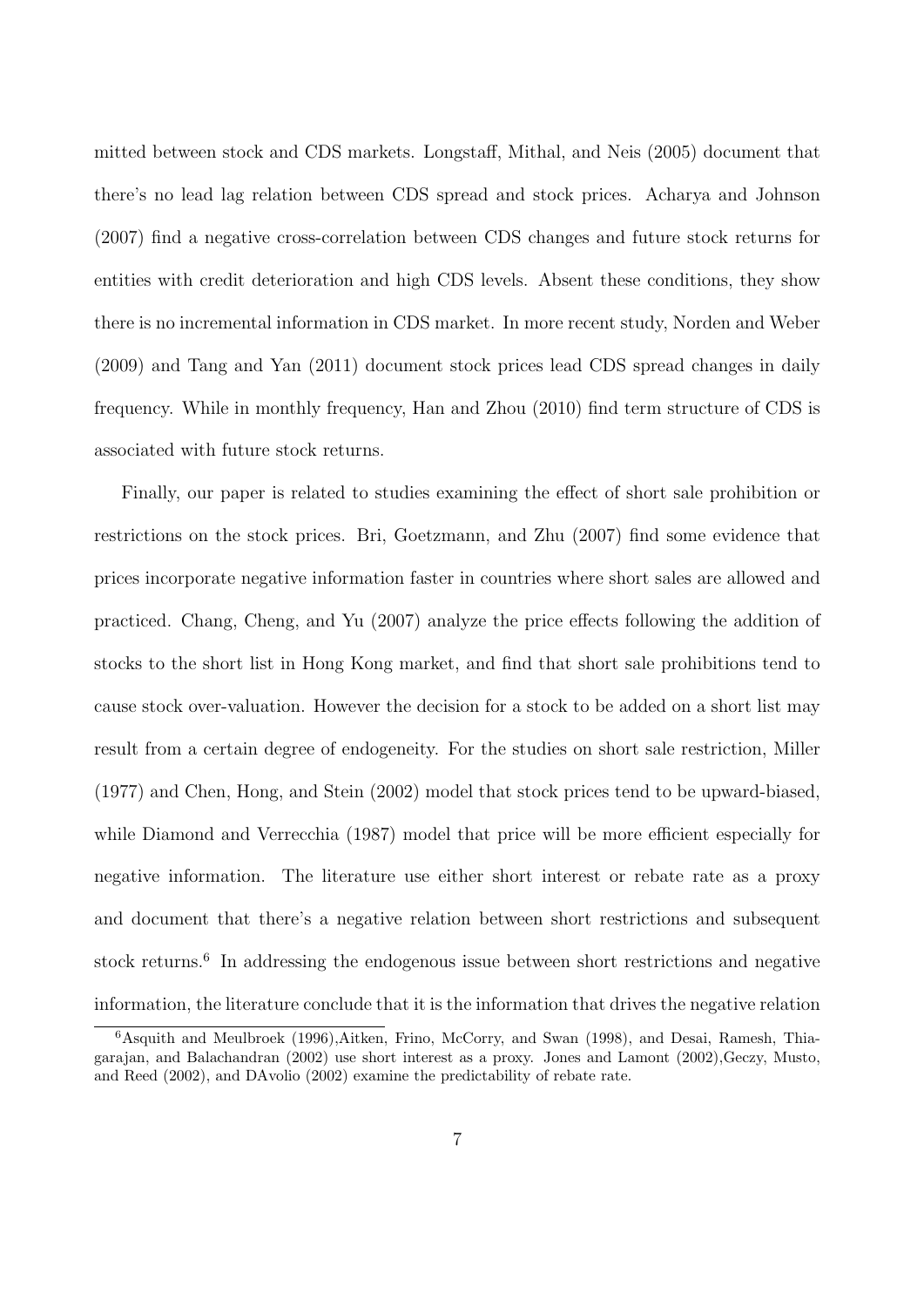between short restrictions and negative returns.<sup>7</sup> Our paper, instead, takes advantage of the short sale ban to disentangle the negative information from short sale prohibition, and provides clear evidence that the ban itself slows down the stock price adjustment to negative information.

The rest of the paper is organized as follows. Section 2 provides some details on the short sale ban and the option and CDS data used in our analysis. Section 3 presents our main result with respect to option trading and future stock returns, and Section 4 presents the result relating CDS to future stock returns. Section 5 concludes.

### **2 Short Sale Ban, Data and Summary Statistics**

#### **2.1 Short Sale Ban**

On September 19, 2008, the SEC issued a short sale ban (SSB) on financial stocks. Initially, the ban covered 797 financial stocks selected by the SEC. On the following trading day September 22, the SEC allowed exchanges to determine which firms would be included or excluded from the ban. Eventually, around 990 stocks were elected to be covered by the ban, with some stocks entering and exiting the ban list.

The ban was set to expire in 10 days, but could be extended to 30 days at the SEC's discretion. On October 2, at the end of the initial 10-day effective period, the SEC extended the ban to the earlier of October 17 or three business days following the \$700 billion financial rescue legislation was passed into law. On October 3, immediately after the rescue plan

<sup>7</sup>Boehmer, Jones, and Zhang (2008), Boehmer, Jordan, and Huszar (2010), Diether, Lee, and Werner (2009), etc.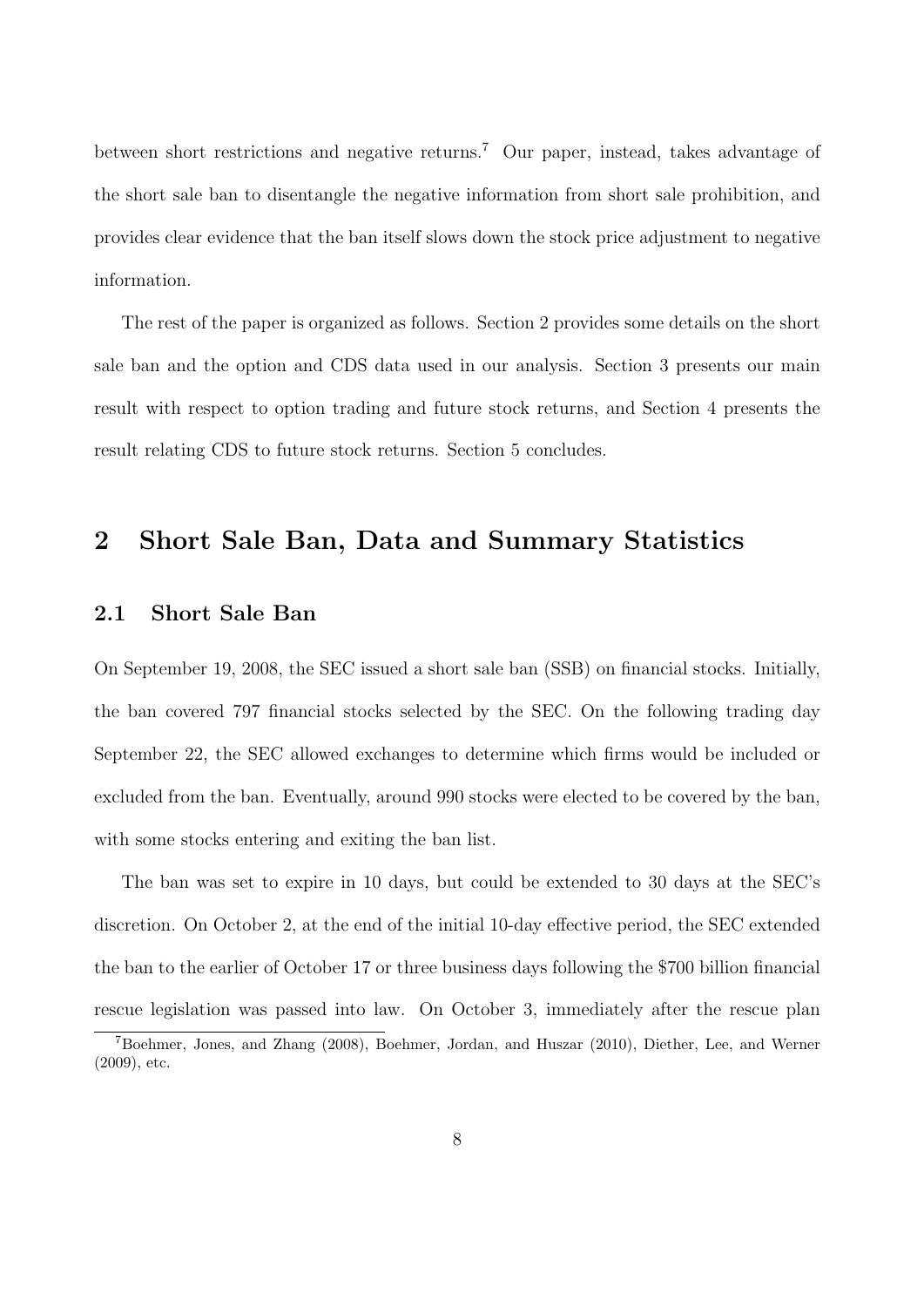passed the Congress, the SEC announced that the ban would expire at 11:59pm ET October 8. The ban lasts 14 trading days from September 19 to October 8. We choose August 19 to September 18 as the pre-ban period, and October 9 to November 8 as the post-ban period. Both pre- and post- ban periods cover one month.

### **2.2 Option Data**

The data used to compute main option trading activity are obtained from CBOE and ISE. The dataset contains daily non-market maker public customer volume for all CBOE and ISE listed options. For each option, the daily trading volume is divided into four types of trades: open buy, in which non-market markers buy options to open new positions; close buy, in which non-market makers buy options to close existing written option positions; open sell, in which non-market makers sell options to open new short positions; and close sell, in which non-market makers sell options to close out existing long options positions. Among these four types of option trades, the information content of the open-buy volume is perhaps the highest given that it does not involve any pre-existing option positions or margin requirements. For this reason, our main analysis will focus mostly on option volumes associated with open buy originated by by public customers. In our analysis, we also use general option volumes obtained from Option Metrics.

During the SSB period, there are 229 banned stocks and 2036 non-banned stocks with options traded on CBOE and ISE. For comparison, we match each optionable SSB stock with an optionable control stock, which is selected by minimizing the sum of the squared percentage differences of stock market capitalization, stock volume, and stock price. The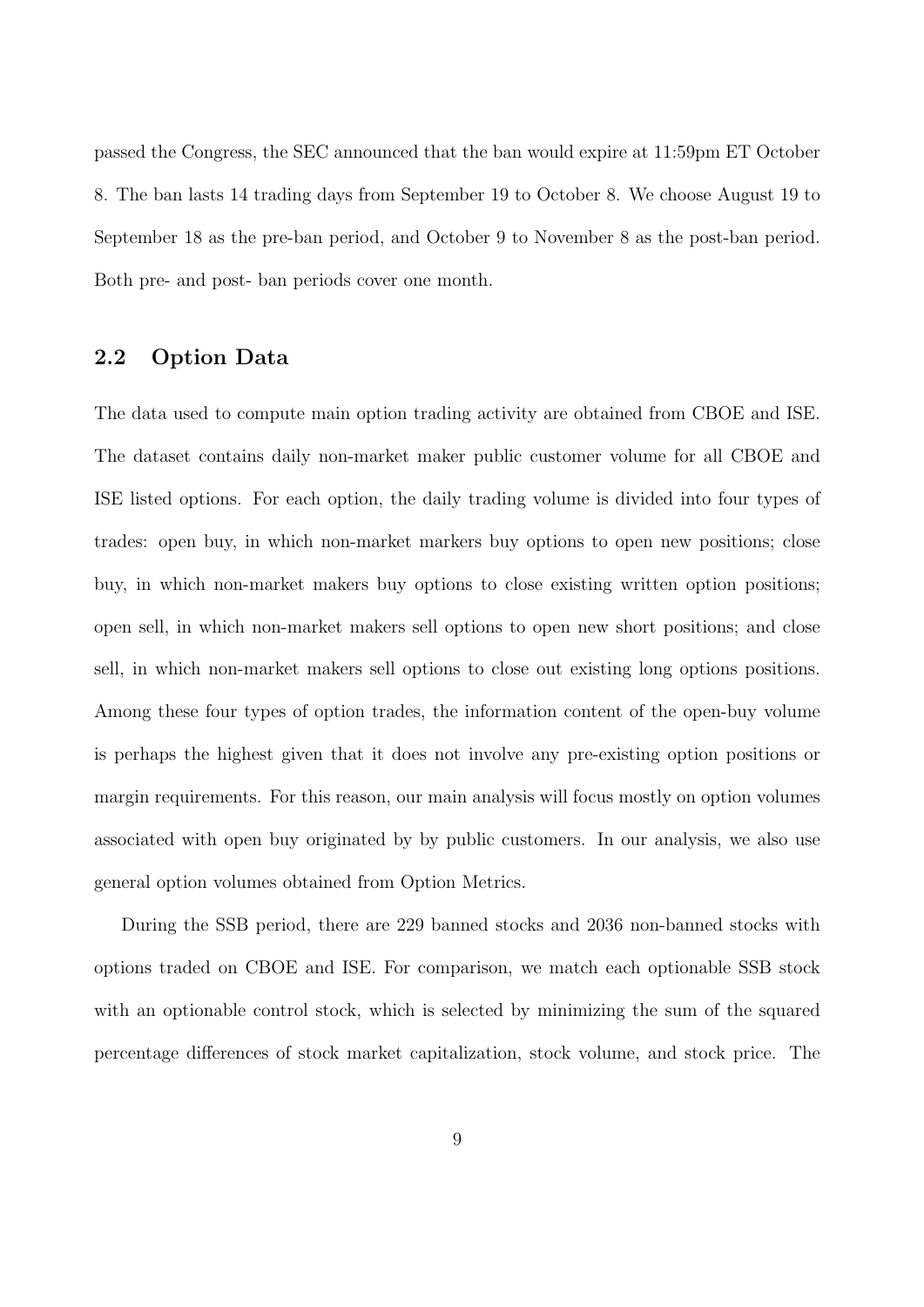matching is done for the period from August 19 to November 8 and no control stock is used twice.

| <b>SSB</b> Stocks<br>Control Stocks  |         |        |                                      |         |        |           |  |  |  |
|--------------------------------------|---------|--------|--------------------------------------|---------|--------|-----------|--|--|--|
|                                      | mean    | median | std                                  | mean    | median | std       |  |  |  |
|                                      |         |        | Panel A: Ban Period, Sept 19 - Oct 8 |         |        |           |  |  |  |
| Open Buy $P/P+C$ ( <i>PC</i> )       | 0.471   | 0.451  | 0.369                                | 0.435   | 0.390  | 0.366     |  |  |  |
| Put Volume (contracts)               | 713,464 | 71,368 | 2,299,883                            | 607,386 | 60,804 | 1,955,880 |  |  |  |
| Call Volume (contracts)              | 779,988 | 66,850 | 2,602,779                            | 642,717 | 76,757 | 1,944,299 |  |  |  |
| Option/Stock Volume                  | 0.128   | 0.069  | 0.204                                | 0.122   | 0.062  | 0.200     |  |  |  |
| Put/Stock Volume                     | 0.068   | 0.031  | 0.138                                | 0.058   | 0.023  | 0.128     |  |  |  |
| Call/Stock Volume                    | 0.060   | 0.033  | 0.097                                | 0.064   | 0.032  | 0.103     |  |  |  |
| Panel B: Before Ban Aug 19 - Sept 18 |         |        |                                      |         |        |           |  |  |  |
| Open Buy $P/P+C$ ( <i>PC</i> )       | 0.500   | 0.506  | 0.362                                | 0.417   | 0.362  | 0.367     |  |  |  |
| Put Volume (contracts)               | 972,510 | 84,708 | 3,372,184                            | 658,505 | 62,092 | 2,009,665 |  |  |  |
| Call Volume (contracts)              | 809,980 | 87,708 | 3,015,430                            | 712,102 | 73,912 | 2,186,903 |  |  |  |
| Option/Stock Volume                  | 0.112   | 0.058  | 0.159                                | 0.132   | 0.063  | 0.220     |  |  |  |
| Put/Stock Volume                     | 0.058   | 0.024  | 0.090                                | 0.058   | 0.023  | 0.105     |  |  |  |
| Call/Stock Volume                    | 0.054   | 0.027  | 0.089                                | 0.074   | 0.032  | 0.144     |  |  |  |
| Panel C: After Ban Oct 9 - Nov 8     |         |        |                                      |         |        |           |  |  |  |
| Open Buy $P/P+C$ ( <i>PC</i> )       | 0.478   | 0.455  | 0.365                                | 0.421   | 0.372  | 0.360     |  |  |  |
| Put Volume                           | 733,014 | 76,193 | 2,201,612                            | 668,849 | 69,368 | 2,072,386 |  |  |  |
| Call Volume                          | 658,743 | 87,571 | 1,904,772                            | 606,150 | 83,729 | 1,898,124 |  |  |  |
| Option/Stock Volume                  | 0.107   | 0.054  | 0.160                                | 0.108   | 0.057  | 0.164     |  |  |  |
| Put/Stock Volume                     | 0.059   | 0.022  | 0.113                                | 0.052   | 0.022  | 0.098     |  |  |  |
| Call/Stock Volume                    | 0.048   | 0.027  | 0.068                                | 0.056   | 0.029  | 0.093     |  |  |  |

Table 1: **Summary Statistics of Stocks with Options**

Reported are the time-series averages of daily cross-sectional mean, median, and standard deviation. Open Buy  $P/P+C$  is the number of put open buy contracts initiated by public investors divided by open buy put plus call contracts of same trade type. Option/Stock Volume is 100 times the number of option contracts divided by stock volume. Call/Stock Volume and Put/Stock Volume are similar variables for call and put contracts.

Table 1 summarizes the option trading activities of the SSB and control stocks before, during, and after the short sale ban. For each variable, we compute the cross-sectional mean, median and standard deviation for every trading day and report their time series averages. In our main analysis, we use put-call ratio (PC) as information signal in option market. The PC is measured as the number of put contracts open bought by public investors divided by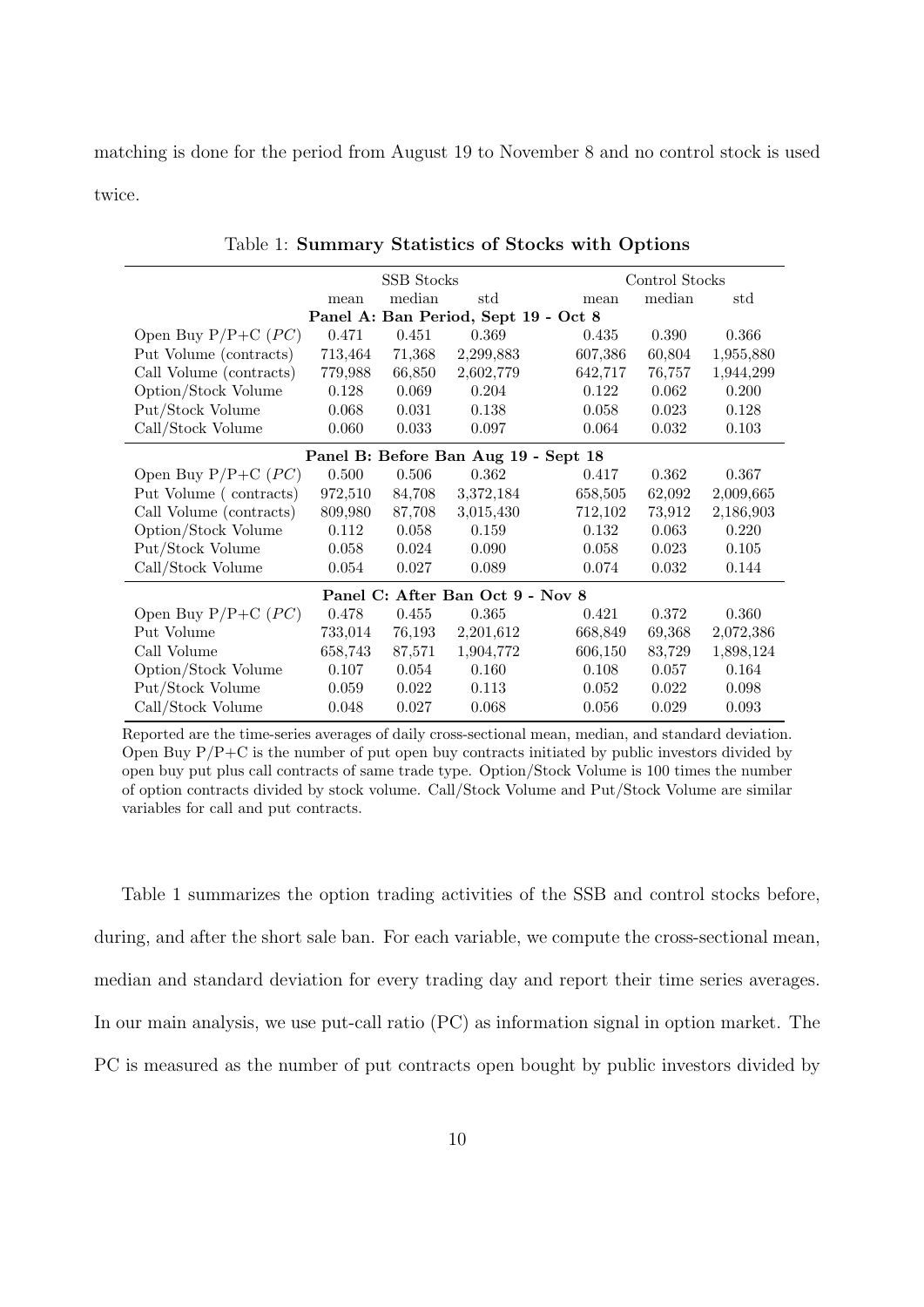the sum of put and call contracts of same trade type. We can see an decreased activity in open bought put relative to call for the SSB stocks during the ban.This can be seen in two ways. First, PC of the SSB stocks is lower during the ban than before and after the ban in both mean and median. Second, the difference between PC of SSB and control stocks is also lower during the ban. This result is consistent with the finding of Battalio and Schultz (2010) that there's no migration of trading from stock to option market during the ban.

Table 1 also reports the summary statistics of general option volume, which also show that the trading in the option market dose not increase during the ban. Though SSB stocks have higher option volumes than control stocks during the ban, option volumes of SSB stocks during the ban are slightly lower than those before the ban, and the decrease is more obvious for put than call options. The option/stock volume of the SSB stocks is slightly higher during the ban period than the non-ban period. Based on the result that the call and put volume do not increase during the ban, the enhanced relative option volume should come from decreased stock volume. Table 1 that the high relative option to stock volume comes from both put and call options.

### **2.3 CDS Data**

The CDS data used in this paper are from CMA via Datastream. During the short ban period, there are 395 stocks with CDS daily closing quotes, among which 60 are SSB stocks and 335 are non-SSB stocks. We select 60 control stocks from the 335 non-SSB stocks using the same matching method as before. In particular, control stocks are selected by matching stock market capitalization, stock trading volume and stock price.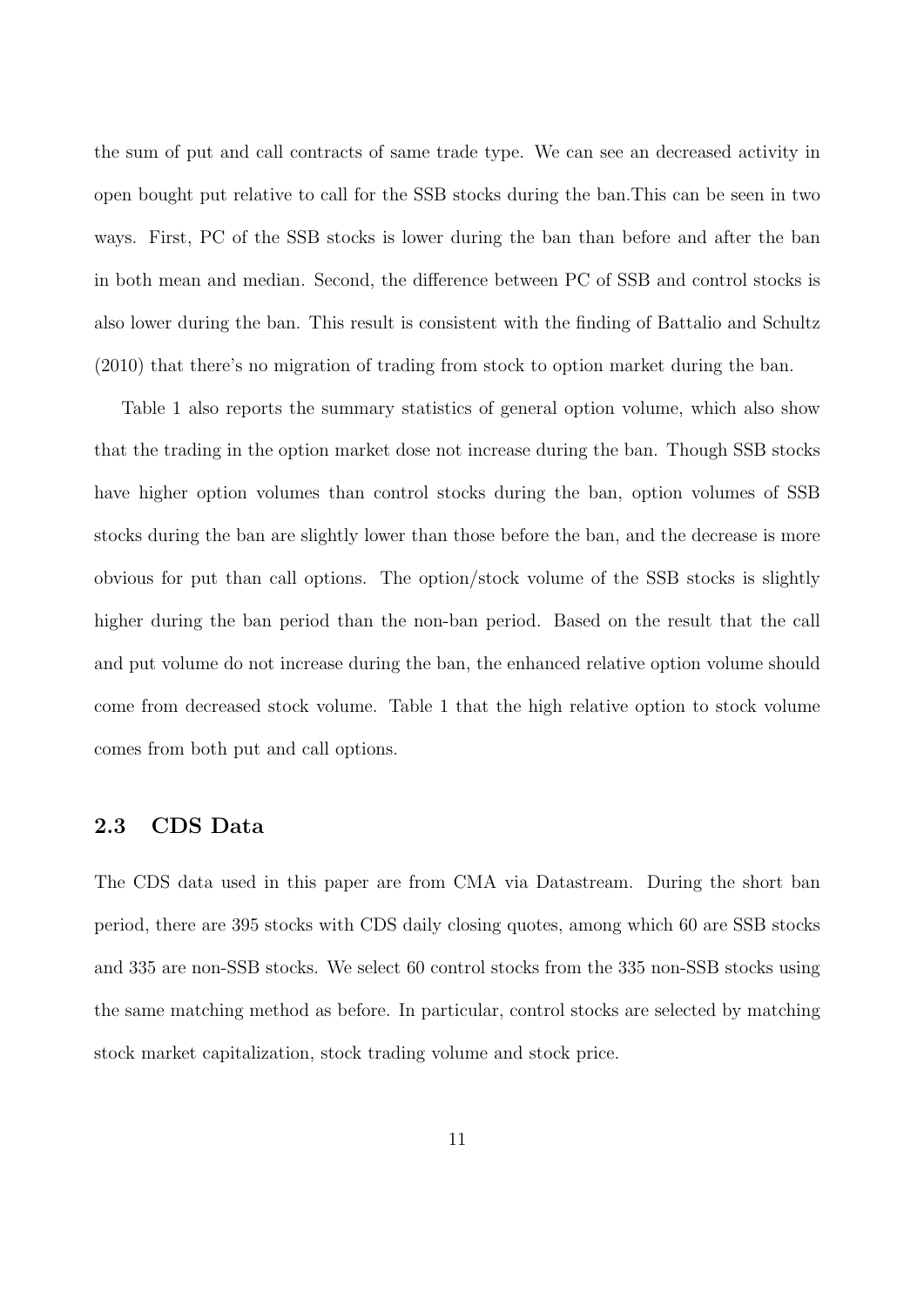| <b>SSB</b><br>Control                 |        |        |                                      |         |        |         |  |  |  |
|---------------------------------------|--------|--------|--------------------------------------|---------|--------|---------|--|--|--|
|                                       | mean   | median | std                                  | mean    | median | std     |  |  |  |
|                                       |        |        | Panel A: Ban Period, Sept 19 - Oct 8 |         |        |         |  |  |  |
| CDS Spread (bp)                       | 629.63 | 198.86 | 950.54                               | 452.91  | 179.86 | 679.55  |  |  |  |
| CDS Daily Change (bp)                 | 20.99  | 0.79   | 135.80                               | 15.43   | 2.29   | 91.40   |  |  |  |
| CDS Daily Percentage Change $(\%)$    | 1.21   | 0.54   | 11.17                                | 2.30    | 1.52   | 6.43    |  |  |  |
| Panel B: Before Ban, Aug 19 - Sept 18 |        |        |                                      |         |        |         |  |  |  |
| CDS Spread (bp)                       | 442.50 | 150.84 | 762.53                               | 361.02  | 157.20 | 545.55  |  |  |  |
| CDS Daily Change (bp)                 | 7.73   | 0.79   | 125.66                               | $-1.21$ | 0.58   | 35.41   |  |  |  |
| CDS Daily Percentage Change $(\%)$    | 1.36   | 0.61   | 10.70                                | 0.56    | 0.54   | 5.00    |  |  |  |
| Panel C: After Ban, Oct 9 - Nov 8     |        |        |                                      |         |        |         |  |  |  |
| CDS Spread (bp)                       | 916.12 | 248.40 | 1404.23                              | 866.60  | 342.64 | 1281.19 |  |  |  |
| CDS Daily Change (bp)                 | 10.09  | 2.20   | 161.04                               | 32.87   | 4.67   | 240.25  |  |  |  |
| CDS Daily Percentage Change $(\%)$    | 0.56   | 0.99   | 10.61                                | 2.87    | 1.90   | 9.15    |  |  |  |

Table 2: **Summary Statistics of SSB and Control Stocks with CDS**

Reported are the time-series averages of cross-sectional mean, median, and standard deviation.

Table 2 summarizes the CDS data during, before and after the ban. During the ban, the SSB stocks on average have higher CDS spread than the control stocks, and this is reflected in both the cross-sectional mean and median. For example, the average CDS spread was 629.63 bps for the SSB stocks, compared with that of 452.91 bps for the control stocks. Before and after the ban, however, this relation is somewhat mixed, depending on whether mean or median is used in the comparison. We also find that the SSB sample is more dispersed with a higher cross-sectional standard deviation. Overall, there is a general pattern of increasing CDS spreads for both the SSB and control stocks over the sample period as the broad economic condition worsens during our sample period.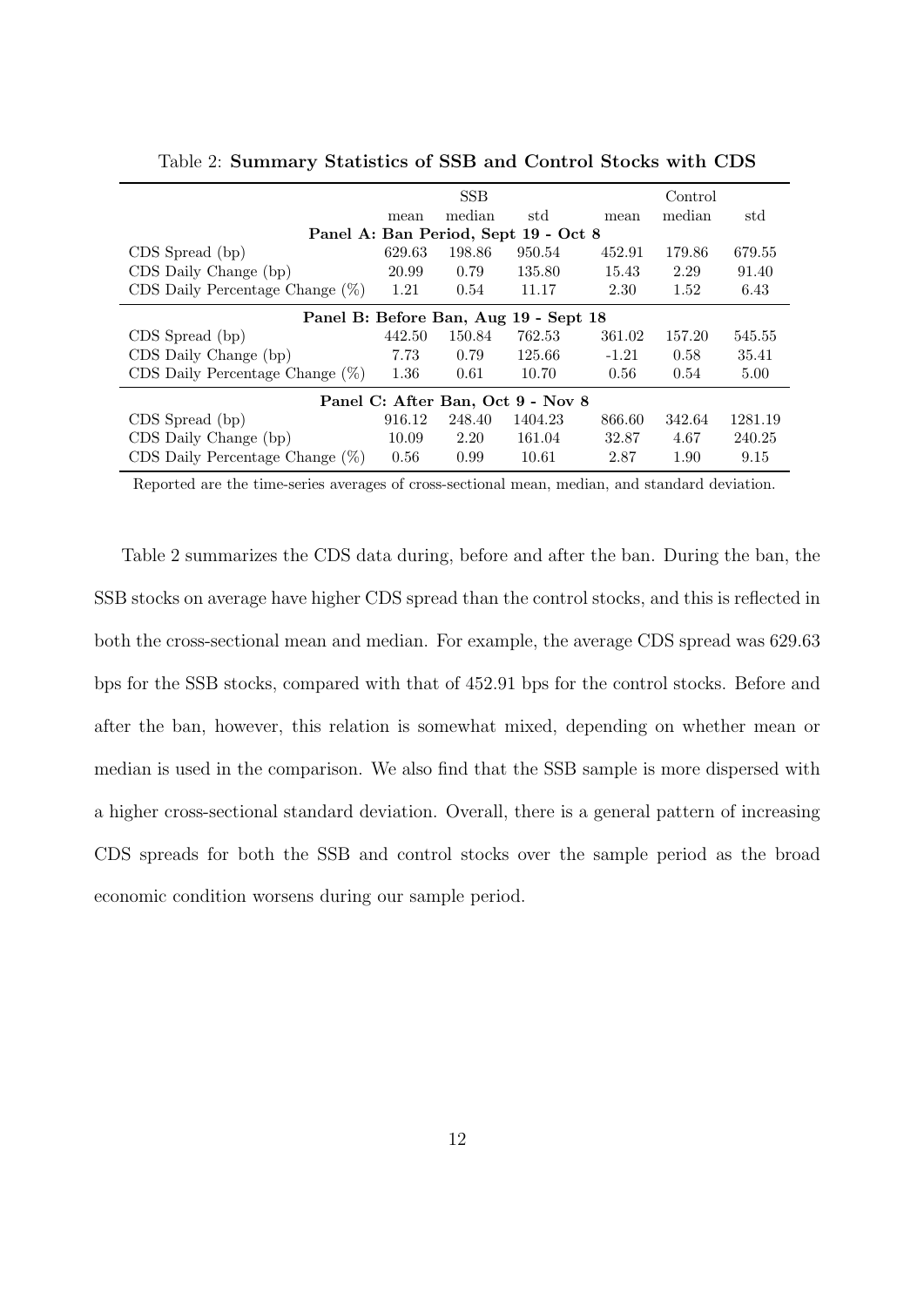### **3 Option trading and future stock returns**

### **3.1 Main Results**

In this section we use option signal to investigate whether short sale prohibition reduces the speed of stock price adjustment to negative information. During the ban, investors in option market can still purchase puts to bet on stock price declining. If option trading contains information and stock prices incorporate negative information with a delay, we expect option signal with negative information will have stronger predictability for future stock returns than option signal with positive information. Our main empirical investigation is to test this asymmetric predictability for the SSB stocks during the SSB period. Moreover, we expect this particular predictability to be less obvious for control stocks during the ban or the SSB stocks during non-ban periods.

The option signal we use is the put call ratio (PC) calculated as:

$$
PC_t^i = P_t^i / (P_t^i + C_t^i),\tag{1}
$$

where  $P_t^i$  is the number of non-market maker public investor open purchased put contracts for stock *i* on date *t*, and  $C_t^i$  is the same number for call. Pan and Poteshman (2006) document that this option signal contains information about future stock returns. Follow them, in main analyses, we select sample stocks with at least 50 contracts of open purchased volume in main analyses.

Table 3 reports future five day returns of portfolios sorted on put call ratios. We sort stocks into quintiles based on their open buy put call ratios (PC) for every trading day, then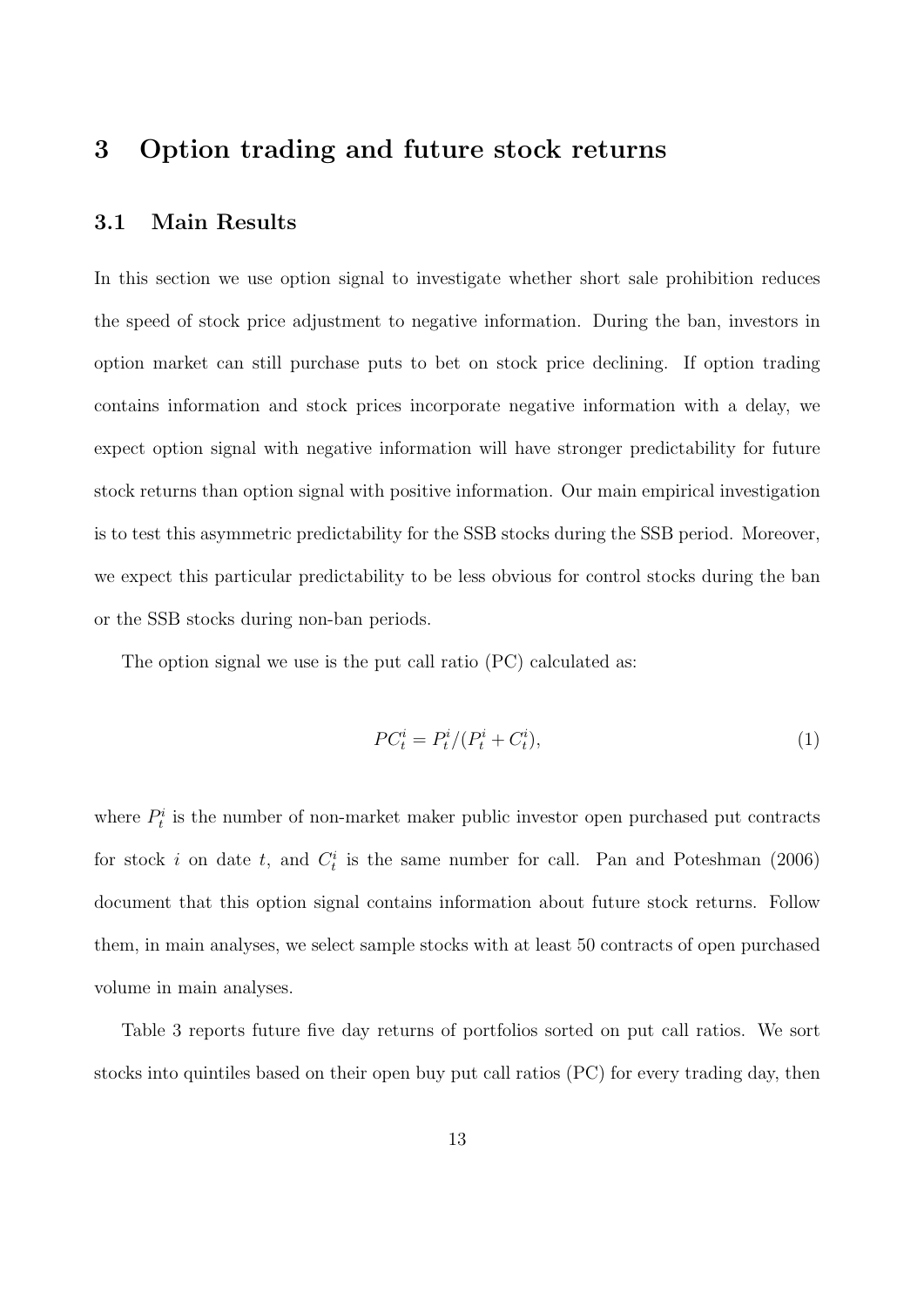|                     | Raw. E      | Raw. V             | Ex. E              | Ex. V       | Raw. E      | Raw. V     | Ex. E                  | Ex. V       |
|---------------------|-------------|--------------------|--------------------|-------------|-------------|------------|------------------------|-------------|
|                     |             |                    | SSB during the ban |             |             |            | Control during the ban |             |
| Low PC              | $-1406.94$  | $-1416.47$         | 322.99             | 317.10      | $-1264.29$  | $-1259.84$ | 356.03                 | 7.11        |
| $\sqrt{2}$          | $-1235.37$  | $-1269.52$         | 310.07             | 285.21      | $-1318.03$  | $-1353.93$ | 337.14                 | 115.41      |
| 3                   | $-1296.72$  | $-1290.28$         | 371.25             | 283.63      | $-1291.93$  | $-1225.43$ | 271.21                 | 322.04      |
| $\overline{4}$      | $-1517.00$  | $-1369.89$         | 347.98             | 259.29      | $-1126.31$  | $-1112.25$ | 400.19                 | 192.51      |
| High PC             | $-1698.00$  | $-1722.08$         | $-10.37$           | $25.32\,$   | $-1247.07$  | $-1285.22$ | 338.33                 | 237.84      |
| $3$ - $\mathcal{L}$ | 110.23      | 126.19             | 48.26              | $-33.47$    | $-27.64$    | 34.41      | $-84.82$               | 314.93**    |
| t                   | (1.06)      | (0.99)             | (0.63)             | $(-0.53)$   | $(-0.36)$   | (0.38)     | $(-1.06)$              | (3.19)      |
| $\rm H$ - $3$       | $-401.29**$ | $-431.80**$        | $-481.62**$        | $-258.31**$ | 44.86       | $-59.79$   | 67.12                  | $-84.20$    |
| $t\,$               | $(-4.45)$   | $(-5.08)$          | $(-4.35)$          | $(-2.42)$   | (0.82)      | $(-0.79)$  | (0.92)                 | $(-1.60)$   |
|                     |             |                    |                    |             |             |            |                        |             |
|                     |             |                    |                    |             |             |            |                        |             |
|                     |             | SSB before the ban |                    |             |             |            | SSB after the ban      |             |
| $\rm Low\ PC$       | 45.22       | $-99.23$           | 87.49              | 101.66      | 398.23      | $-98.63$   | 70.35                  | 0.24        |
| $\boldsymbol{2}$    | $-148.44$   | $-14.87$           | 68.84              | 52.02       | 94.57       | 107.66     | $-52.29$               | $-75.94$    |
| 3                   | $-68.59$    | $-189.47$          | 118.83             | $-29.08$    | $-8.99$     | $-12.20$   | $-306.34$              | $-327.79$   |
| $\overline{4}$      | $-118.40$   | $-332.67$          | 109.66             | $-147.31$   | 92.52       | 37.22      | $-243.20$              | $-198.89$   |
| High PC             | 122.73      | 109.44             | 189.03             | 129.72      | $-197.11$   | $-17.63$   | $-322.54$              | $-182.06$   |
|                     |             |                    |                    |             |             |            |                        |             |
| $3 - L$             | $-113.81$   | $-90.24$           | 31.34              | $-130.74$   | $-407.22**$ | 86.43      | $-376.69**$            | $-328.02**$ |
| $t\,$               | $(-1.67)$   | $(-0.55)$          | (0.50)             | $(-1.43)$   | $(-2.39)$   | (0.73)     | $(-2.85)$              | $(-2.62)$   |
| $\rm H$ - $3$       | $191.32**$  | 298.91             | 70.21              | 158.80      | $-188.12$   | $-5.43$    | $-16.19$               | 145.72      |
| $t_{\rm}$           | (3.02)      | (1.77)             | (1.29)             | (1.52)      | $(-1.53)$   | $(-0.05)$  | $(-0.19)$              | (2.15)      |

Table 3: **Returns of Stock Quintiles Sorted on Open Buy Put/Call Ratios (PC)**

. is equal weighted excess return adjusted for four risk factors, and Ex. V. is value weighted excess Quintiles are formed based on open buy put call ratios on day *t*. Returns are in basis points from day *t* to *t* + 5. Raw E. is equal weighted raw returns, Raw V. is value weighted raw returns, Ex. E. returns. T-stats adjusted for Newey West (1987) serial correlation and heteroskedasticity are in braces. \*\*: significant at 5%.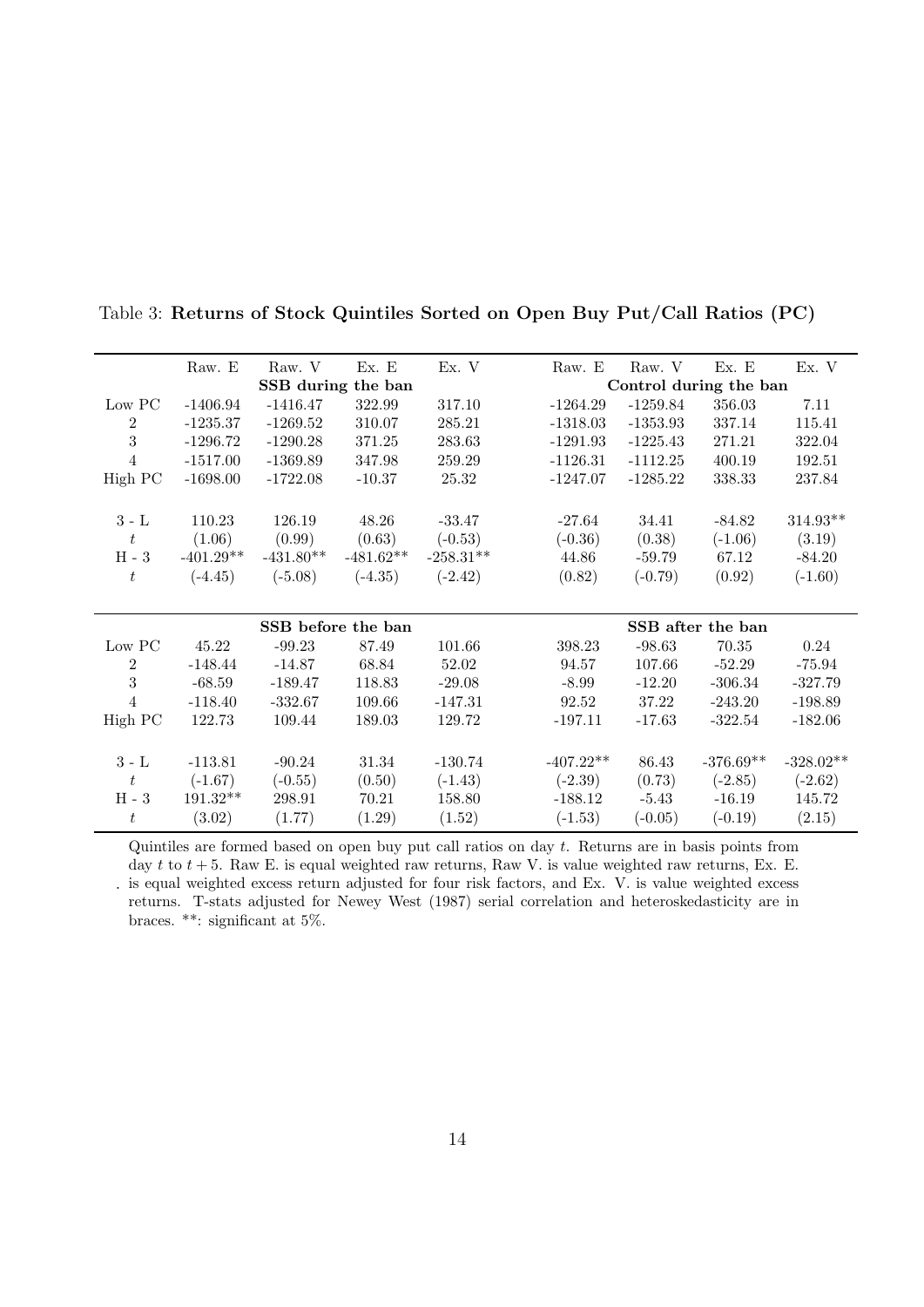compute each quintile's following five trading day cumulative returns. The first quintile includes stocks with low put/call ratios, and the fifth quintile has stocks with high put call ratios. We report four different measures of returns; equal and value weighted raw returns, and equal and value weighted risk adjusted returns. When constructing the risk-adjusted returns, we use a four-factor model of market, size, value and momentum to remove the systematic component from raw stock returns, and estimate factors betas with daily returns from August 2007 to July 2008.

Consistent with negative information spreading more slowly on stock prices under short sale prohibition, we see that for the SSB stocks during the ban, the high PC quintile has the lowest future returns for all the four different return measures, and the differences between the fifth and the third quintiles are all significantly negative, while the differences between the third and the first quintile are not statistically different from zero. For example, in equal weighted five day raw returns, the high PC quintile underperforms the third quintile by 401.29 basis points (*t*-stats: -4.45), while the third and the first quintile difference is only 110.23: (*t*-stats: 0.58). On the contrary, we do not observe the similar pattern for the control stocks during the ban or the SSB stocks during non-ban periods; neither the high put call ratio quintile have the lowest returns, nor return difference between the high and the third quintile is statistically significantly negative.

We then conduct regression analysis to test the asymmetric predictability of option signal using the following specification:

$$
R_{t,t+\tau}^{i} = a + b^{L} PCL_{t}^{i} + b^{H} PCH_{t}^{i} + c \ln(\text{size}_{t}^{i}) + f R_{t-5,t}^{i} + \epsilon_{t}^{i},
$$
\n(2)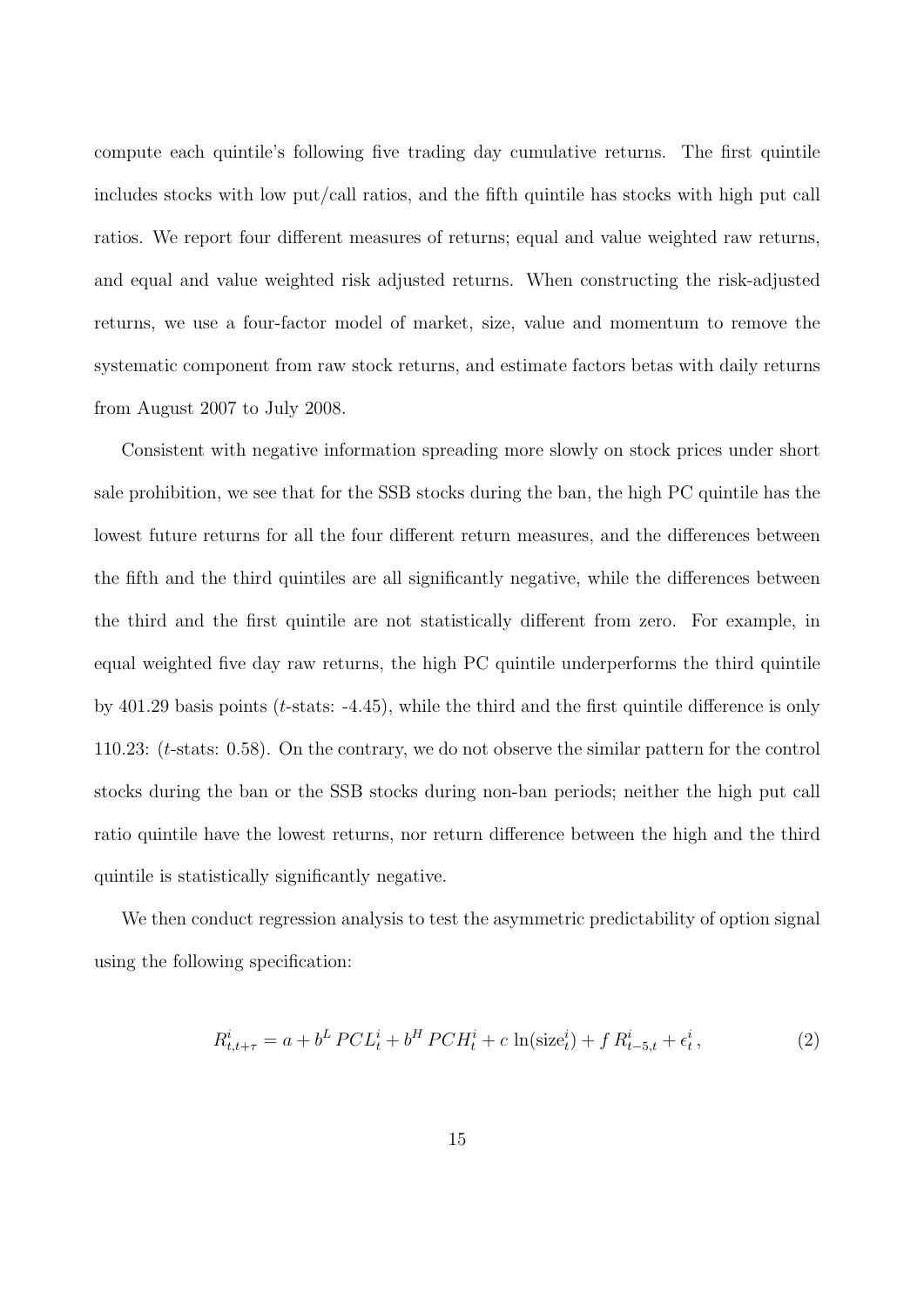where  $R^i_{t,t+\tau}$  with  $\tau = 1, 2, \ldots, 5$  is the future  $\tau$ -day cumulative raw return for stock *i*. We focus on raw returns in our main analysis as it is difficult to measure the risk of each stock during crisis. The results remain similar if we us common risk factor adjusted returns. In Equation 2,  $PCL_t^i$  and  $PCH_t^i$  are proxies for positive and negative information signal, respectively. If stock *i* is in the low (bottom) put call ratio (PC) quintile on date *t*, we assign  $PCL<sup>i</sup><sub>t</sub>$  to be 1, and zero otherwise. Likewise, if stock *i* is in the high (top) PC quintile on date *t*, we assign  $PCH_t^i$  to be 1 and zero otherwise. We include market capitalization Size $_t^i$ as control because size also influence information efficiency and returns. We include stock *i*'s return from date *t −* 5 to date *t* to control for potential contrarian arising from market illiquidity.

If short sale prohibition does slow down the adjustment of stock prices to negative information and if this negative information is contained in the trading of put options, we expect the coefficient  $b^H$  to be negative for the sample of SSB stocks during the ban. By contrast, the coefficient  $b^L$  picks up the positive side of the information content and is less affected by the ban, we expect it to be less significant than  $b^L$ . Moreover, we would expect this asymmetry between  $b^H$  and  $b^L$  to present only during the ban period for the SSB stocks. We do not expect to observe the same asymmetric predictability for the control stocks during the ban, or for the SSB sample during non-ban periods.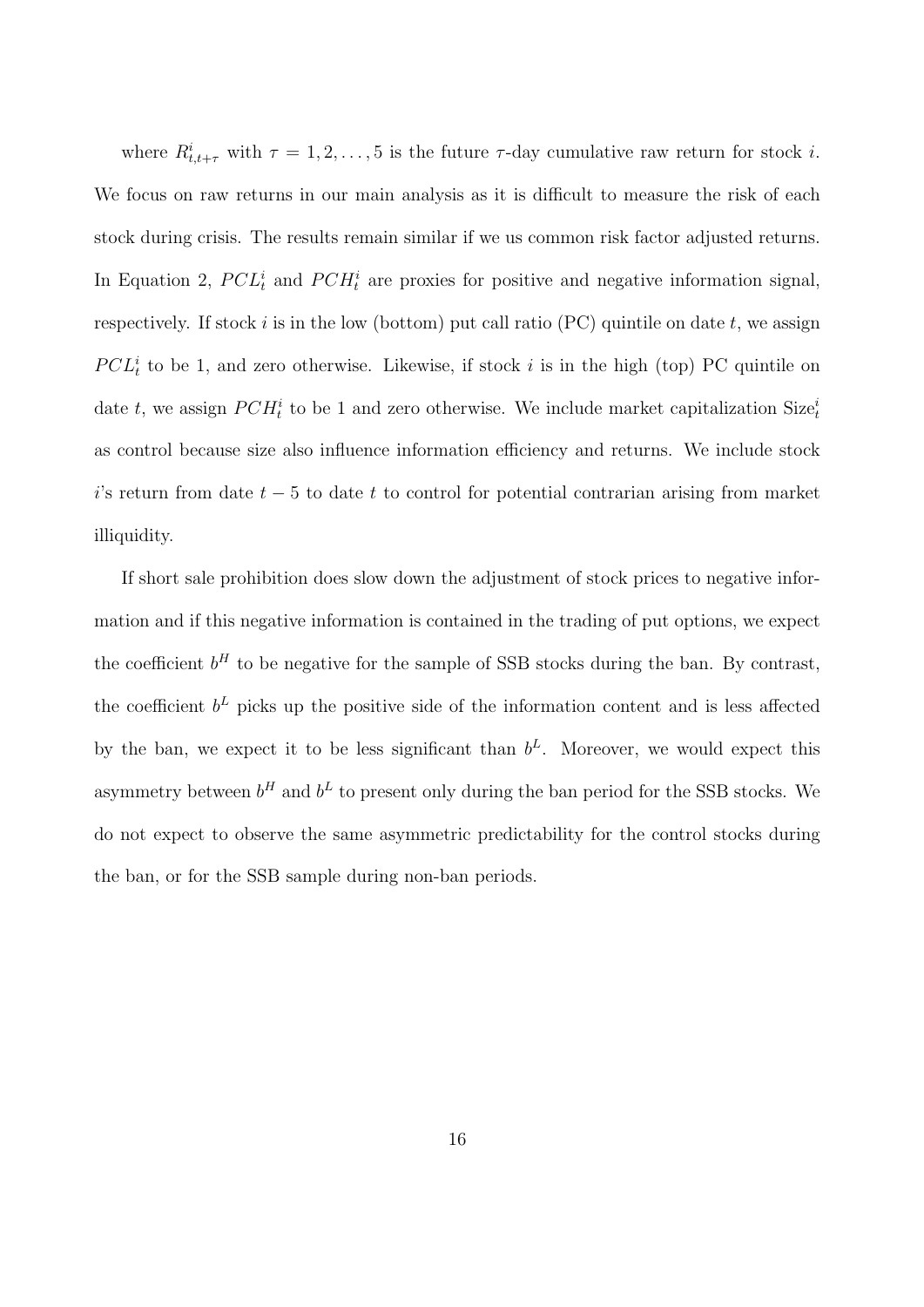|                                                                                | SSB stocks                                                                                              | during                                                                                                                                               | $the\,\,bar$ |                                                  |                                                                                                                                          |                                                                                                          | Control stocks during                                                                                           | $the\ bar$                                                                                                                                |                                                                                                      |
|--------------------------------------------------------------------------------|---------------------------------------------------------------------------------------------------------|------------------------------------------------------------------------------------------------------------------------------------------------------|--------------|--------------------------------------------------|------------------------------------------------------------------------------------------------------------------------------------------|----------------------------------------------------------------------------------------------------------|-----------------------------------------------------------------------------------------------------------------|-------------------------------------------------------------------------------------------------------------------------------------------|------------------------------------------------------------------------------------------------------|
| Const                                                                          |                                                                                                         |                                                                                                                                                      |              |                                                  | Const                                                                                                                                    |                                                                                                          |                                                                                                                 | $size_t^i$                                                                                                                                |                                                                                                      |
| $1513.26*$                                                                     | $\frac{PCL_{t}^{i}}{156.68}$                                                                            |                                                                                                                                                      |              | $R^i_{t-5,t}$<br>0.14**                          | $786.30**$                                                                                                                               | $\frac{1}{2}$<br>$-3.93$                                                                                 | $\begin{array}{c} PCH^i_t\ 1.88^{**} \end{array}$                                                               |                                                                                                                                           | $R_{t-5,t}^i$<br>0.05**                                                                              |
| $(-3.08)$                                                                      |                                                                                                         |                                                                                                                                                      |              | $(-2.46)$<br>0.17**                              |                                                                                                                                          |                                                                                                          |                                                                                                                 |                                                                                                                                           |                                                                                                      |
| $1362.52*$                                                                     |                                                                                                         |                                                                                                                                                      |              |                                                  |                                                                                                                                          |                                                                                                          |                                                                                                                 |                                                                                                                                           |                                                                                                      |
|                                                                                |                                                                                                         |                                                                                                                                                      |              |                                                  |                                                                                                                                          |                                                                                                          |                                                                                                                 |                                                                                                                                           |                                                                                                      |
|                                                                                |                                                                                                         |                                                                                                                                                      |              |                                                  |                                                                                                                                          |                                                                                                          |                                                                                                                 |                                                                                                                                           |                                                                                                      |
| $(-2.40)$<br>$(1165.27**$<br>$(-1.79)$<br>$1677.09**$<br>$(-2.69)$<br>$(2.69)$ | $\begin{array}{l} (1.57)\\ 110.69\\ (0.95)\\ -95.62\\ (-1.12)\\ (-1.12)\\ (-1.05)\\ -78.96 \end{array}$ | $PCH_1^i$<br>$-31.38$<br>$-35.19$<br>$-85.19$<br>$-1.10$<br>$-1.10$<br>$-213.07**$<br>$-2.16$<br>$-2.16$<br>$-2.16$<br>$-2.16$<br>$-2.16$<br>$-2.16$ |              | $(-2.59)$<br>$-0.13**$<br>$(-3.28)$<br>$(-3.28)$ | $\begin{array}{r} (-3.69) \\ -971.08** \\ (-2.83) \\ 1397.73** \\ (-4.04) \\ -1537.35** \\ (-6.57) \\ (-6.57) \\ (-6.57) \\ \end{array}$ | $\begin{array}{c} -0.09\\ -0.65\\ 0.65\\ -0.33\\ 0.33\\ -0.33\\ 0.05\\ 0.05\\ 0.50\\ 0.50\\ \end{array}$ | $\begin{array}{l} (1.98)\\ 37.80\\ 37.65\\ (1.09)\\ 42.65\\ (1.16)\\ 67.33\\ (1.16)\\ 73.82\\ 1.14 \end{array}$ | $\begin{array}{l} 11.98\\ (0.99)\\ 10.07\\ (0.57)\\ (0.57)\\ (2.21)\\ (2.22)\\ (2.72)\\ (3.39)\\ (4.66*)\\ (1.74)\\ (1.74)\\ \end{array}$ | $\begin{array}{c} (-2.00) \\ -0.08^{**} \\ (-2.85) \\ -0.07^{**} \\ (-3.66) \\ -0.04 \\ \end{array}$ |
|                                                                                |                                                                                                         |                                                                                                                                                      |              |                                                  |                                                                                                                                          |                                                                                                          |                                                                                                                 |                                                                                                                                           |                                                                                                      |
|                                                                                |                                                                                                         |                                                                                                                                                      |              | $(-1.99)$<br>$-0.05$                             |                                                                                                                                          |                                                                                                          |                                                                                                                 |                                                                                                                                           |                                                                                                      |
|                                                                                |                                                                                                         |                                                                                                                                                      |              |                                                  |                                                                                                                                          |                                                                                                          |                                                                                                                 |                                                                                                                                           |                                                                                                      |
| $(-2.77)$                                                                      | $-0.59$                                                                                                 | $(-3.08)$                                                                                                                                            |              | $-1.47$                                          | $(-5.98)$                                                                                                                                |                                                                                                          |                                                                                                                 |                                                                                                                                           | $-0.21$                                                                                              |
|                                                                                |                                                                                                         |                                                                                                                                                      |              |                                                  | Daily cross-sectional regression of cumulative excess returns $R^i_{t,t+\tau}$                                                           |                                                                                                          | (in basis points) on the high and                                                                               |                                                                                                                                           |                                                                                                      |
|                                                                                |                                                                                                         | the low put call ratio dummies $(PCH_t^i)$                                                                                                           |              | and $PCL_i^i$ ).                                 | On each day t, stocks                                                                                                                    |                                                                                                          |                                                                                                                 | within the respective                                                                                                                     |                                                                                                      |

Table 4: Future Stock Returns and Option Trading Table 4: **Future Stock Returns and Option Trading**

sample are sorted by open buy put call ratios. Those ranked above 80% have  $PCH_t^i = 1$ . Those<br>below 20% have  $LPC_t^i = 1$ . Controls include the log of sizes (Size<sub>i</sub><sup>2</sup>) and five day lagged returns<br> $(R_{t-s,t}^i)$ . Fama-MacBeth the low put call ratio dummies ( $PCH_i^i$  and  $PCL_i^i$ ). On each day  $t$ , stocks within the respective sample are sorted by open buy put call ratios. Those ranked above 80% have  $PCH_i^i = 1$ . Those below 20% have  $LPC_t^i = 1$ . Controls include the log of sizes (Size<sub>t</sub><sup>i</sup>) and five day lagged returns (*Rit−*5*,t*). Fama-MacBeth t-stats adjusted for Newey and West (1987) serial correlations are reported in braces. \*\*: significant at 5% level.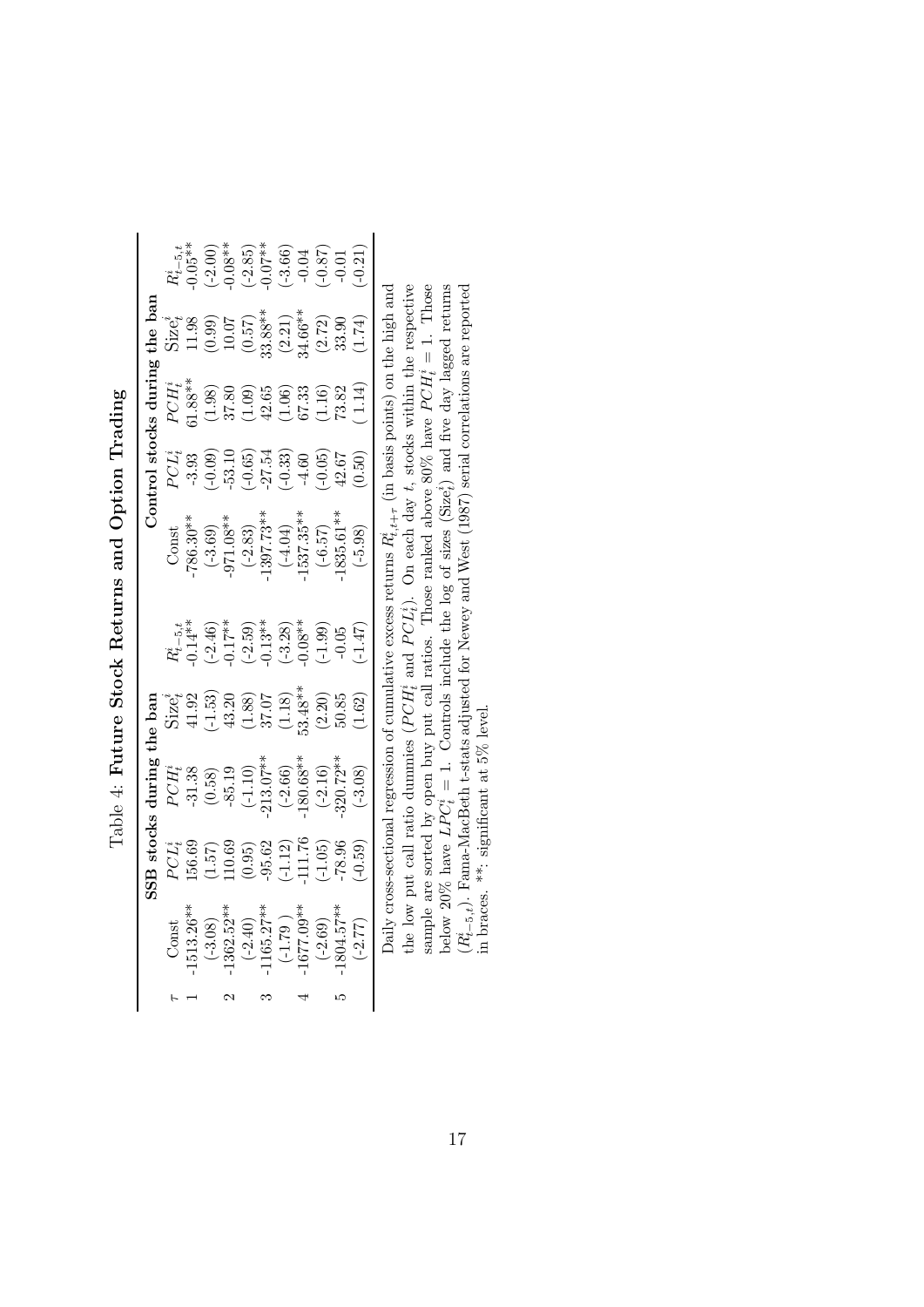Our results are summarized in Table 4. Indeed, for the sample of SSB stocks during the ban, the slope coefficients on the high put call ratio dummy (*PCH*) is negative and statistically significant from day 3 to 5, while the slope coefficient on *PCL* are mixed in sign and not significantly different from zero. When the dependent variable is future three-day returns, the coefficient estimate on *PCH* is -213.07 (*t*-stats:-2.66). When the dependent is future five-day return, the coefficient estimate on *PCH* is -320.72 (*t*-stats=-3.08). On the contrary, the estimates on *PCL* are all not statistically different from zero. This result indicates that relative to the average SSB stocks, those SSB stocks in the top put call ratio quintile underperforms by 2.13% and 3.21% over the next three and five business days, respectively. By contrast, the future returns of the SSB stocks with below 20th percentile put call ratios are not different from the average SSB stocks during the ban.

The left Panel of Table 4 reports the result for the control sample during the ban period. We do not find any predictability from put call ratios for future stock returns: neither the coefficient on *PCH* nor that on the *PCL* is statistically significant. Table 4 also shows that the coefficient estimates on other independent variables are similar for SSB and control stocks. The estimates on size are positive and the estimates on lagged returns are negative.

As a comparison, we also perform the same regression analysis for the SSB stocks over the non-ban periods. Figure 1 reports the 95% confidence interval of coefficient estimates on *PCH* and *PCL* of SSB stocks in different periods. To check if the predicted return reverse, we report the result for up to ten day returns. We can see that the predictability of *P CH* during the ban do not reverse. Right before and after the ban, *P CH* and *P CL* have no information for future stock returns. While, during normal time period (January to July 2008), *PCH* and *PCL* have power in predicting returns with similar magnitude. This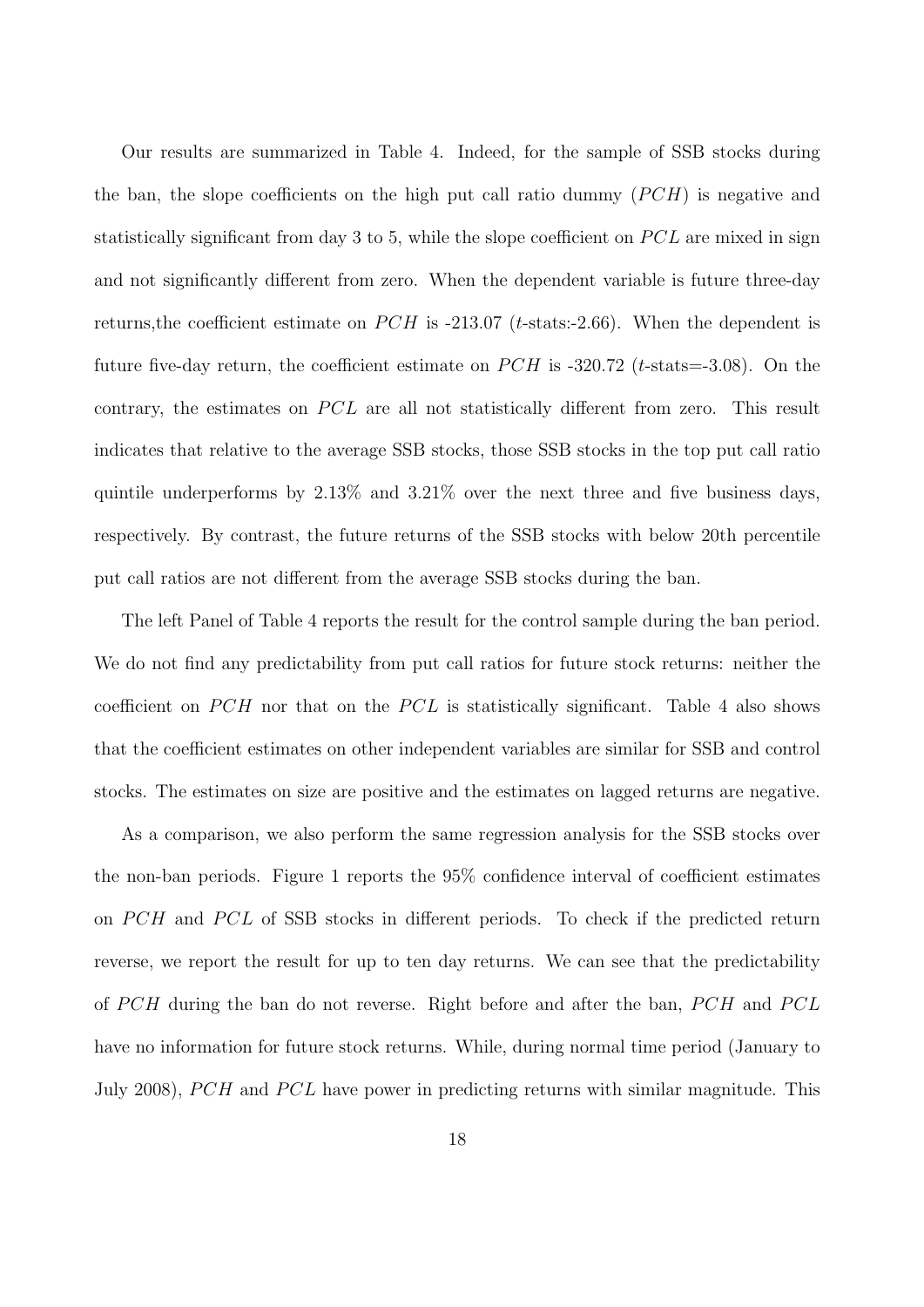

Figure 1:  $95\%$  Confidence Interval of Coefficient Estimates on *PCH* and *PCL* for SSB Stocks **in Various Periods.** The dependents are future 1 day to 10 day cumulative returns. Controls are log sizes and lagged five day returns.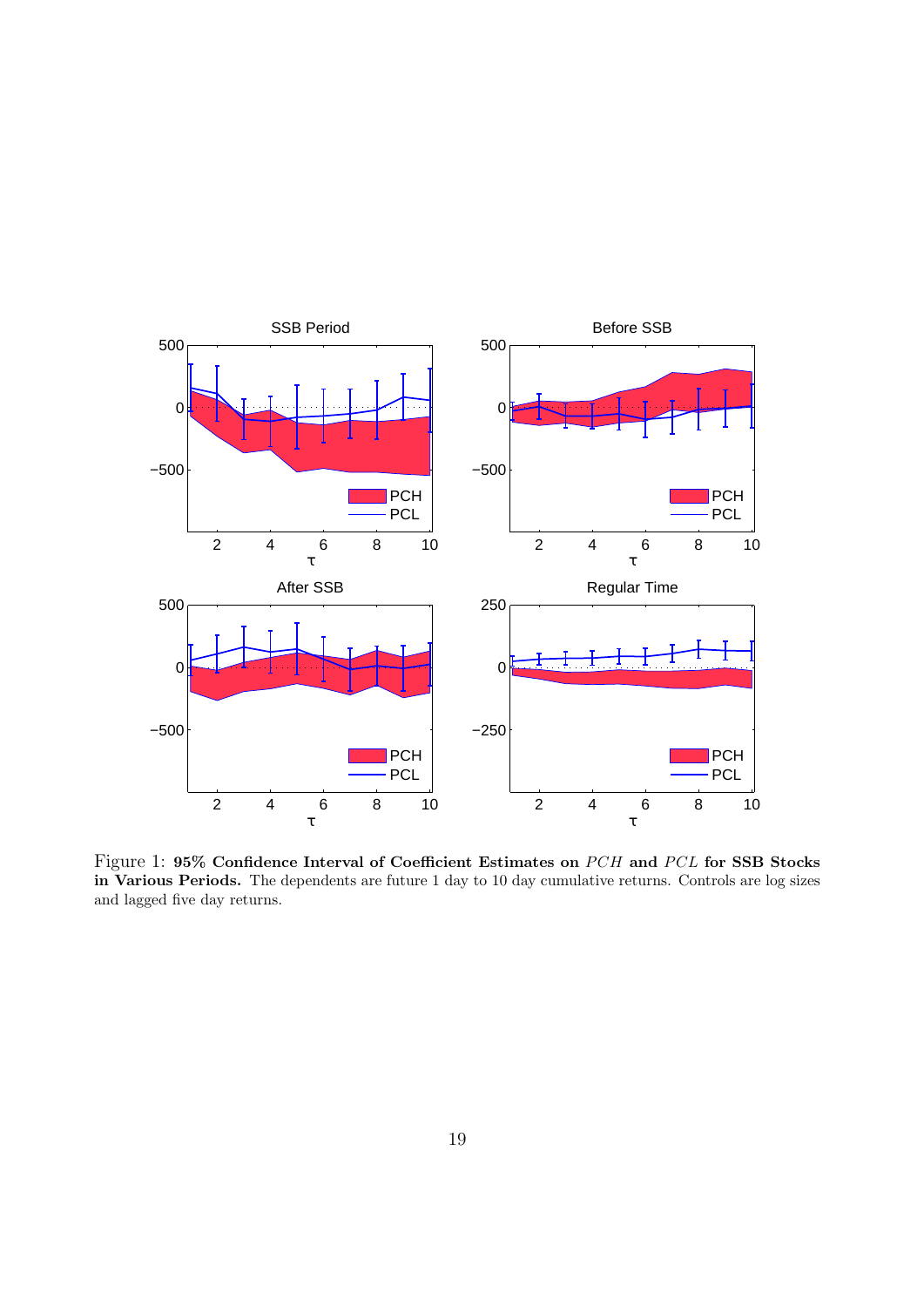symmetric predictability patterns of put call ratios during normal time period confirms that under short sale prohibition, stock prices adjust negative information with a delay.

### **3.2 Daily Coefficients**

Given that the short sale ban lasts only for 14 trading days, it is possible the asymmetric predictability from put call ratios of SSB stocks is driven by a few extreme observations. We plot the daily coefficient estimates from Fama-Macbeth regression on the high put call ratio dummy (*PCH*) in Figure 2, where the dependent variables are future five-day returns. We can see that *PCH* can predict banned stock returns on most of the trading days during the ban. Thirteen out of fourteen coefficients on *PCH* are negative. Thus our finding is not driven by a few extreme observations.

It is worthy to note that the only day when *P CH* has no predictability is the first trading day of the ban, September 19. On that day SEC granted option market maker to sell short until 11:59pm on the same day to facilitate the expiration of options, which suggests that option market makers wouldn't be able to short sale afterwards.<sup>8</sup> While on early morning of Monday September 22, the second trading day of the ban, the SEC amended the ban and allowed option market maker short sell, in view of option market would not function without short sale by the market makers.<sup>9</sup> The positive coefficient on *PCH* on first day of the ban implies that when option market makers are prohibited from short sale, they are unwilling to sell puts to retail investors, and option trading does not contain negative information.

<sup>8</sup>See SEC Release 34-58572, September 18,2008.

<sup>9</sup>See 'Options Market Makers Get Relief from SEC Ban on Short-Selling', Traders Magazine Online News, September 22,2008.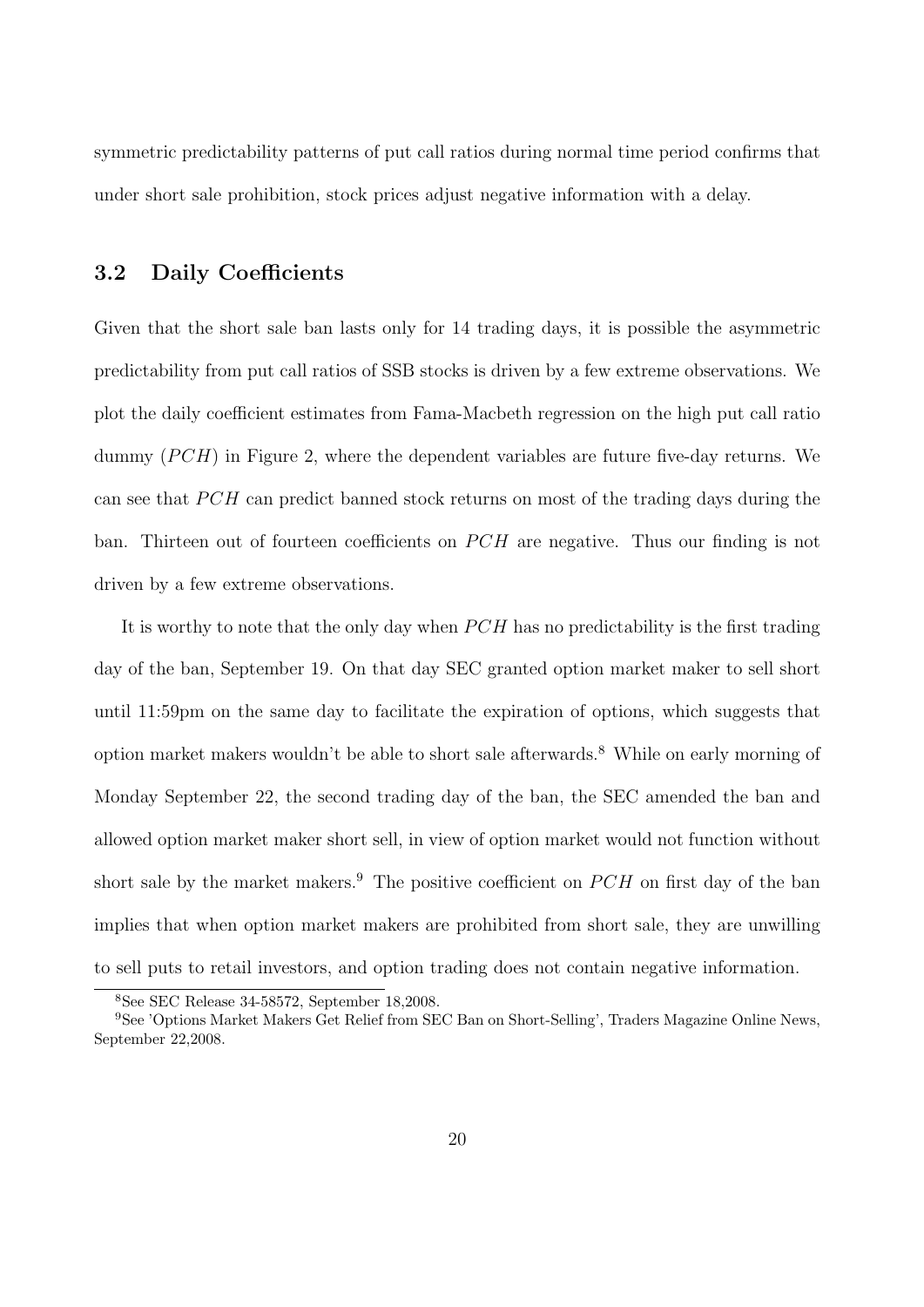

Figure 2: Daily Coefficient Estimates on High Put Call Ratio Dummy (*PCH*). The dependent is future 5 day cumulative returns. *PCH* is dummy for stocks ranked above 80%. Other independent variables are low put call ratio dummy, log sizes and lagged five day returns.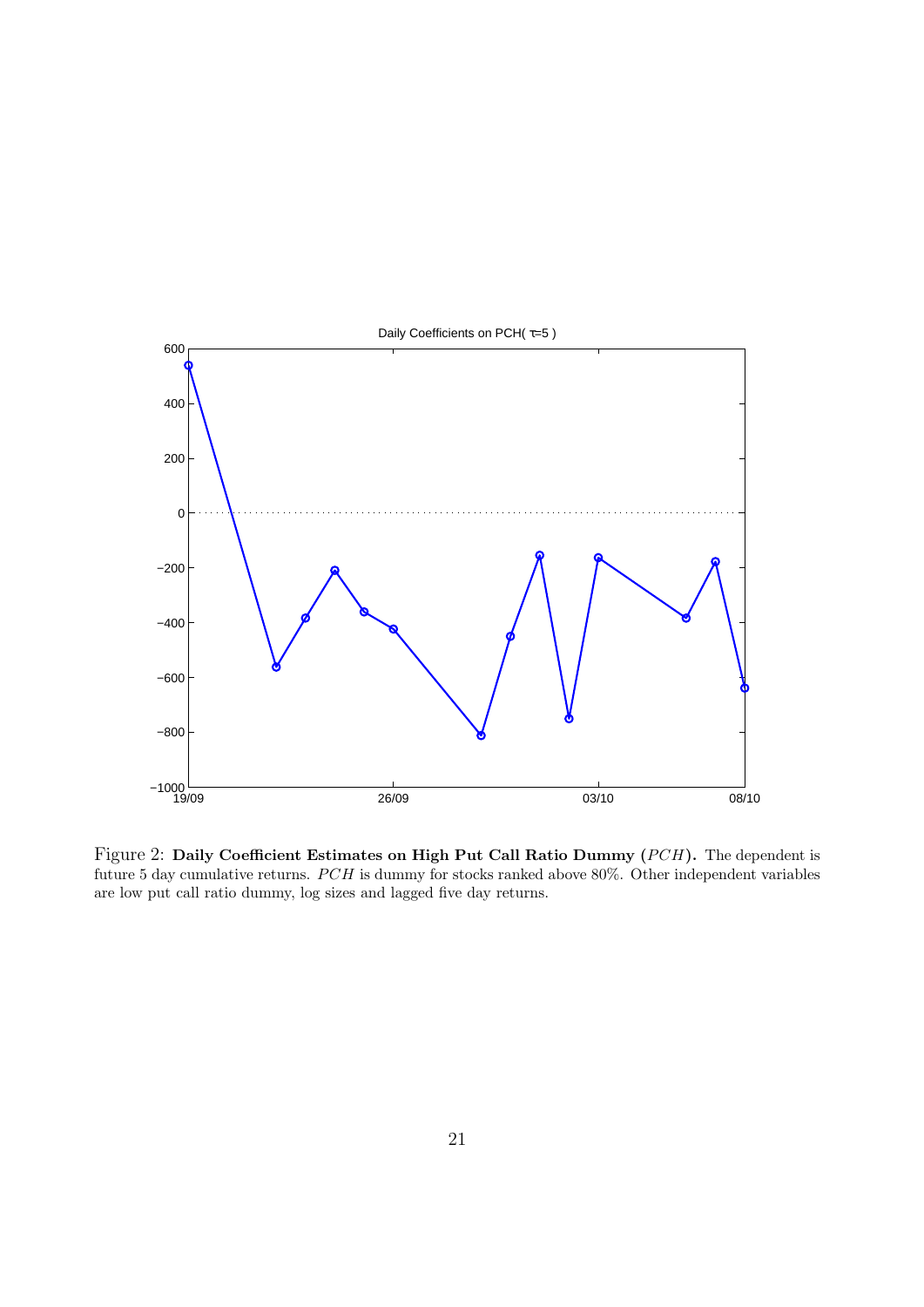### **3.3 Different Trade Sizes**

We now examine the information content of options on the SSB stock by breaking down open buy option volumes into different trade sizes. In CBOE and ISE option data, each type of volume is subdivided into small, large and medium trades. Small trades are orders less than 100 contracts, large trades are orders larger than 199 contracts, and medium trades are in between.

As specified in equation (2), we regress the future stock returns on the high and the low put-call ratio dummies constructed from the open buy volumes of different trade sizes. To generate enough observations for small trades, we include all stock-days with at least one contract of open purchased volume. Figure 3 reports the 95% confidence interval of coefficient estimates on dummies for SSB stocks in various periods. Similar to the main results, for all three types of trades, prediction only occurs on high put-call ratio dummy (PCH) but not low put-call ratio dummy (PCL) during the ban. PCH from small and large trades provide stronger predictive power than that from medium trades. This is because volume from medium trades only accounts for 10% of volume initiated by public investors, while the portions from small and large trades are above 40%. Figure 3 also shows that during regular time period, for all three types of trades, PCH and PCL predict stock returns in a symmetric way.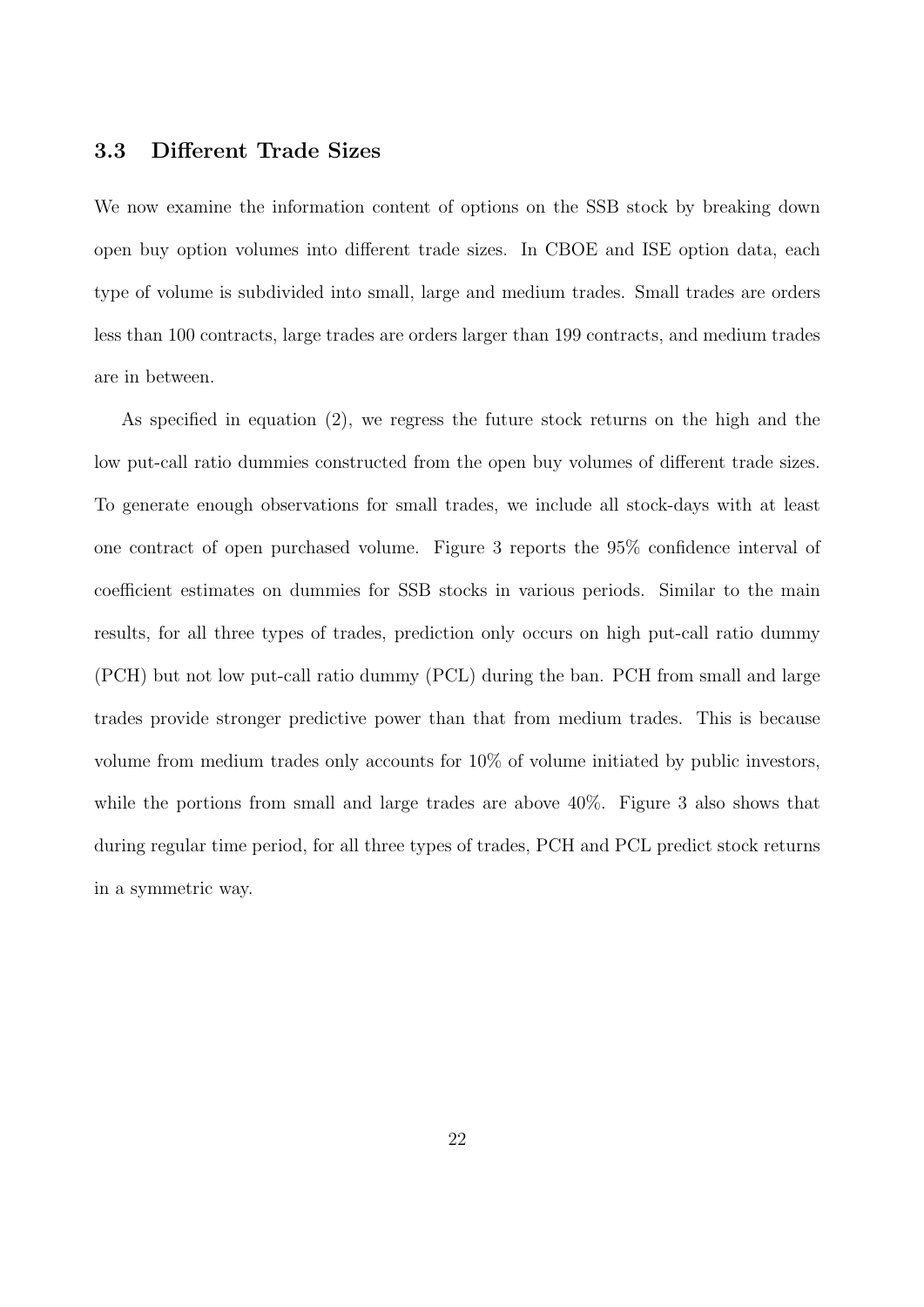

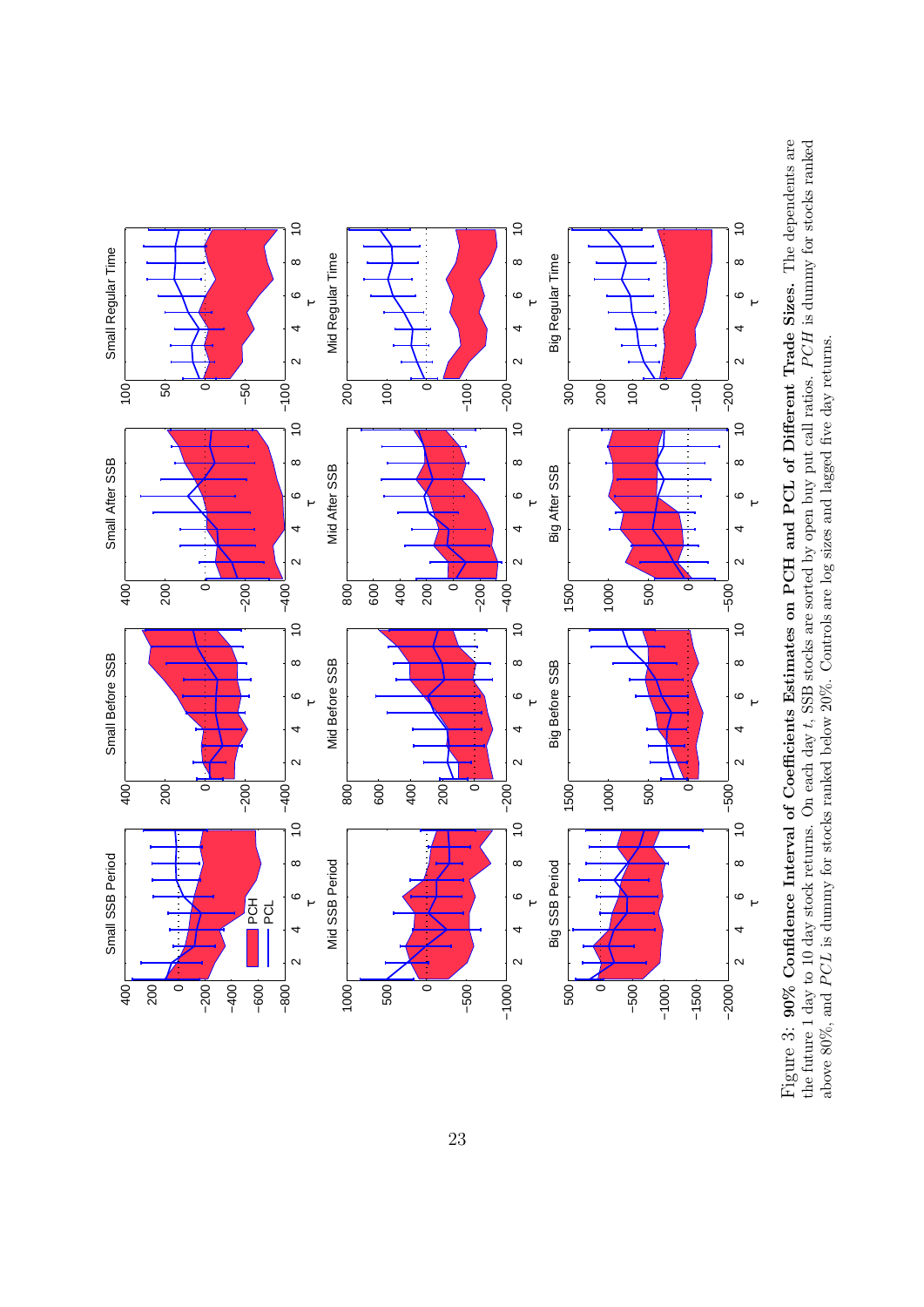## **4 CDS and future stock returns**

During the ban, investors in CDS market can still buy CDS to profit on negative information. Given that CDS is an insurance on the default of a firm, it is naturally more sensitive to negative information, making it a good candidate for our analysis. Cross-sectionally, a firm with more positive change in CDS is the one with more negative information. If short sale ban reduces the speed of the stock price adjustment to negative information and trading impacts CDS spread as documented in Tang and Yan (2011), we expect an increase in CDS would predict a low future stock return. To test this predictability we use the following regression model:

$$
R_{t,t+\tau}^i = a + b \Delta CDS_t^i + c \ln(\text{size}_t^i) + d R_{t-5,t}^i + \epsilon_t^i,\tag{3}
$$

where 
$$
\Delta CDS_t^i = 100\% \times (CDS_t^i - CDS_{t-1}^i) / CDS_{t-1}^i
$$
, (4)

where  $R^i_{t,t+\tau}$  is the cumulative return of stock *i* from trade day *t* to  $t+\tau$ ,  $\Delta CDS^i_t$  is the percentage change of CDS from date  $t - 1$  to date  $t$ ,  $R_{t-5,t}^{i}$  is past five day return. If short sale ban slows down the stock price adjustment to negative information, the coefficient on  $\Delta CDS_t^i$  will be negative for the SSB stocks during the ban, but not different from zero for the control stocks during the ban or SSB stocks during the non-ban periods.

The result presents in Table 5 shows that the coefficient estimates on ∆*CDS* are negative and statistically significant only for the SSB stocks during the ban. When the dependent variable is two (five) day future returns, the coefficient estimate is -11.53 (-24.07), implying a one standard deviation increase in ∆*CDS* is associated with 1.29% (2.69%) return decrease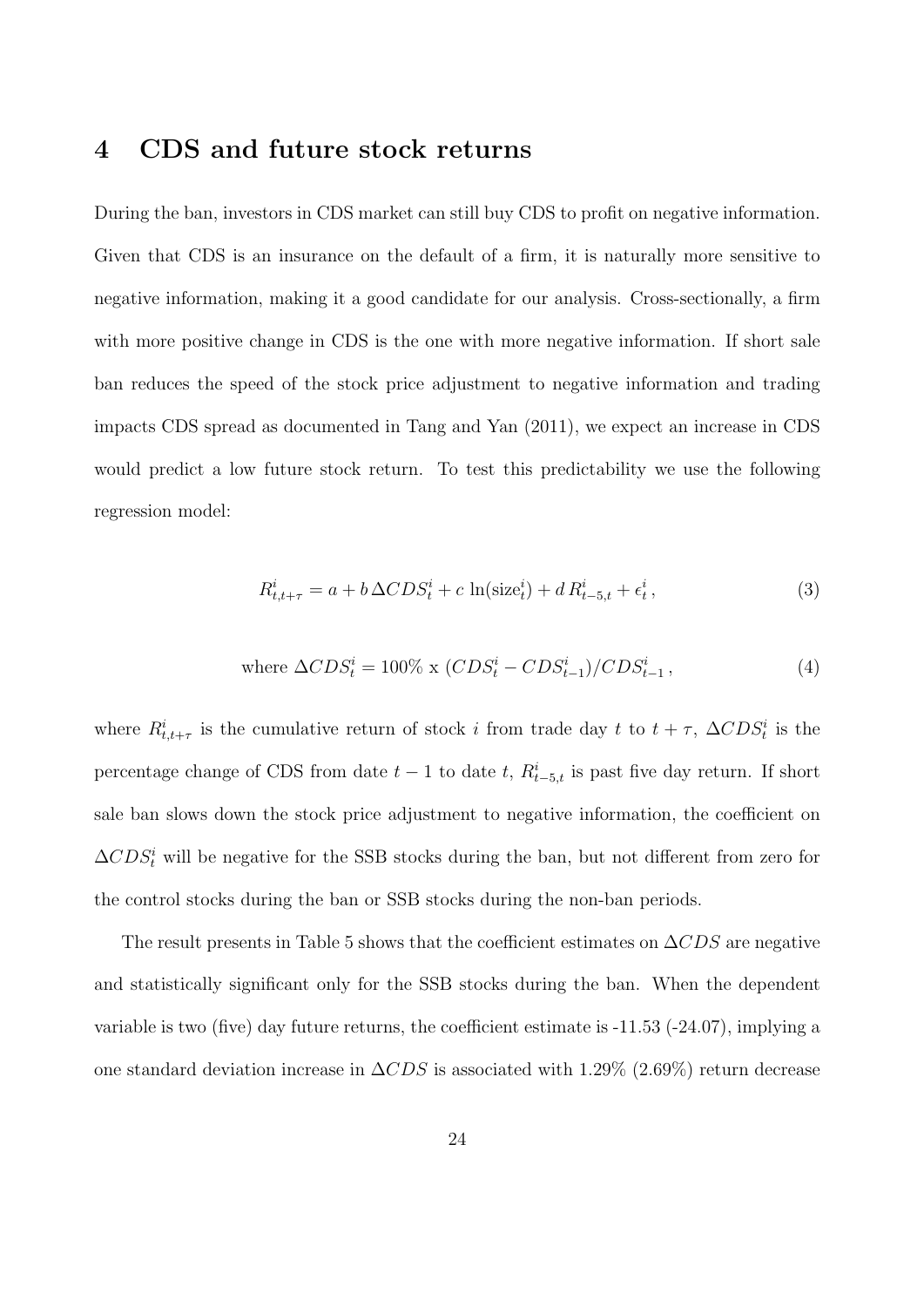|                |                                       |                     |            | Panel A. The SSB and control stocks during the ban |                                                |                  |                  |               |  |
|----------------|---------------------------------------|---------------------|------------|----------------------------------------------------|------------------------------------------------|------------------|------------------|---------------|--|
|                |                                       | SSB stocks          |            |                                                    |                                                |                  | Control stocks   |               |  |
| $\tau$         | const                                 | $\Delta CDS_t^i$    | $Size_t^i$ | $R_{t-5,t}^i$                                      | const                                          | $\Delta CDS_t^i$ | $Size_t^i$       | $R_{t-5,t}^i$ |  |
| $\mathbf{1}$   | $-1171.27**$                          | $-8.90**$           | 48.05      | $-0.12**$                                          | $-574.05**$                                    | 0.92             | $22.56**$        | $-0.01$       |  |
|                | $(-2.59)$                             | $(-1.89)$           | (1.73)     | $(-2.25)$                                          | $(-2.48)$                                      | (1.48)           | (2.35)           | $(-0.25))$    |  |
| $\overline{2}$ | $-1622.90**$                          | $-11.53**$          | $58.39**$  | $-0.15**$                                          | $-850.10**$                                    | 1.18             | 27.51            | $-0.04$       |  |
|                | $(-3.86)$                             | $(-2.61)$ $(2.05)$  |            | $(-2.18)$                                          | $(-2.26)$                                      | (0.90)           | (1.84)           | $(-0.92)$     |  |
| 3              | $-2056.30**$                          | $-19.34***$ 71.59** |            | $-0.14**$                                          | $-1169.61**$                                   | 2.12             | 37.99**          | $-0.06$       |  |
|                | $(-5.40)$ $(-1.96)$ $(2.27)$          |                     | $(-2.47)$  | $(-2.81)$                                          |                                                | (2.41)           | $(-1.29)$        |               |  |
| 4              | $-2247.7**6$ $-24.41**$<br>$78.75***$ |                     | $-0.12**$  | $-1484.21**$                                       | 1.20                                           | $49.14**$        | $-0.04$          |               |  |
|                | $(-4.57)$<br>$(-1.91)$<br>(2.75)      |                     | $(-2.04)$  | $(-2.37)$                                          | (0.49)                                         | (2.06)           | $(-0.70)$        |               |  |
| $\overline{5}$ | $-2679.22**$                          | $-24.07**$          | $92.1***$  | $-0.07$                                            | $-1788.24**$                                   |                  | $56.58**$        | $-0.07$       |  |
|                | $(-5.39)$                             | $(-2.01)$           | (2.92)     | $(-1.44)$                                          | $(-3.92)$                                      | (0.56)           | (2.25)           | $(-0.98)$     |  |
|                |                                       |                     |            |                                                    | Panel B. The SSB stocks during non-ban periods |                  |                  |               |  |
|                |                                       | Before Ban          |            |                                                    | After Ban                                      |                  | Regular Time     |               |  |
| $\tau$         |                                       | $\Delta CDS_t^i$    |            |                                                    | $\Delta CDS_t^i$                               |                  | $\Delta CDS_t^i$ |               |  |
| $\mathbf{1}$   |                                       | $-5.81$             |            |                                                    | 0.41                                           |                  | $-1.52$          |               |  |
|                |                                       | $(-1.64)$           |            |                                                    | (0.10)                                         |                  | $(-1.29)$        |               |  |
| $\overline{2}$ | $-8.79$                               |                     |            |                                                    | 4.21                                           |                  | $-1.98$          |               |  |
|                | $(-1.49)$                             |                     |            |                                                    | (0.92)                                         | $(-1.40)$        |                  |               |  |
| 3              | $-5.92$                               |                     |            | 7.82                                               |                                                | $-1.26$          |                  |               |  |
|                | $(-0.57)$                             |                     |            | (1.10)                                             |                                                | $(-0.69)$        |                  |               |  |
| $\overline{4}$ | $-10.37$                              |                     |            | 5.71                                               |                                                | $-1.98$          |                  |               |  |
|                | $(-0.87)$                             |                     |            |                                                    | (0.75)                                         | $(-0.96)$        |                  |               |  |
| $\overline{5}$ |                                       | $-8.19$             |            |                                                    | 4.38                                           |                  | $-1.33$          |               |  |
|                |                                       | $(-0.65)$           |            |                                                    | (0.68)                                         |                  | $(-0.76)$        |               |  |

Table 5: **Future Stock Returns and Percentage Changes of CDS**

Daily cross-sectional regression of cumulative returns  $R^i_{t,t+\tau}$  on daily CDS percentage change  $(\Delta CDS_t^i)$ . Returns are in basis points. Controls include the log of sizes (Size<sup>*i*</sup><sub>t</sub>) and lagged five day returns  $(R^i_{t-5,t-1})$ . Coefficient estimates on controls are omitted in Panel B. Fama-MacBeth t-stats adjusted for Newey and West (1987) serial correlations are reported in braces. \*\*: significant at 5% level.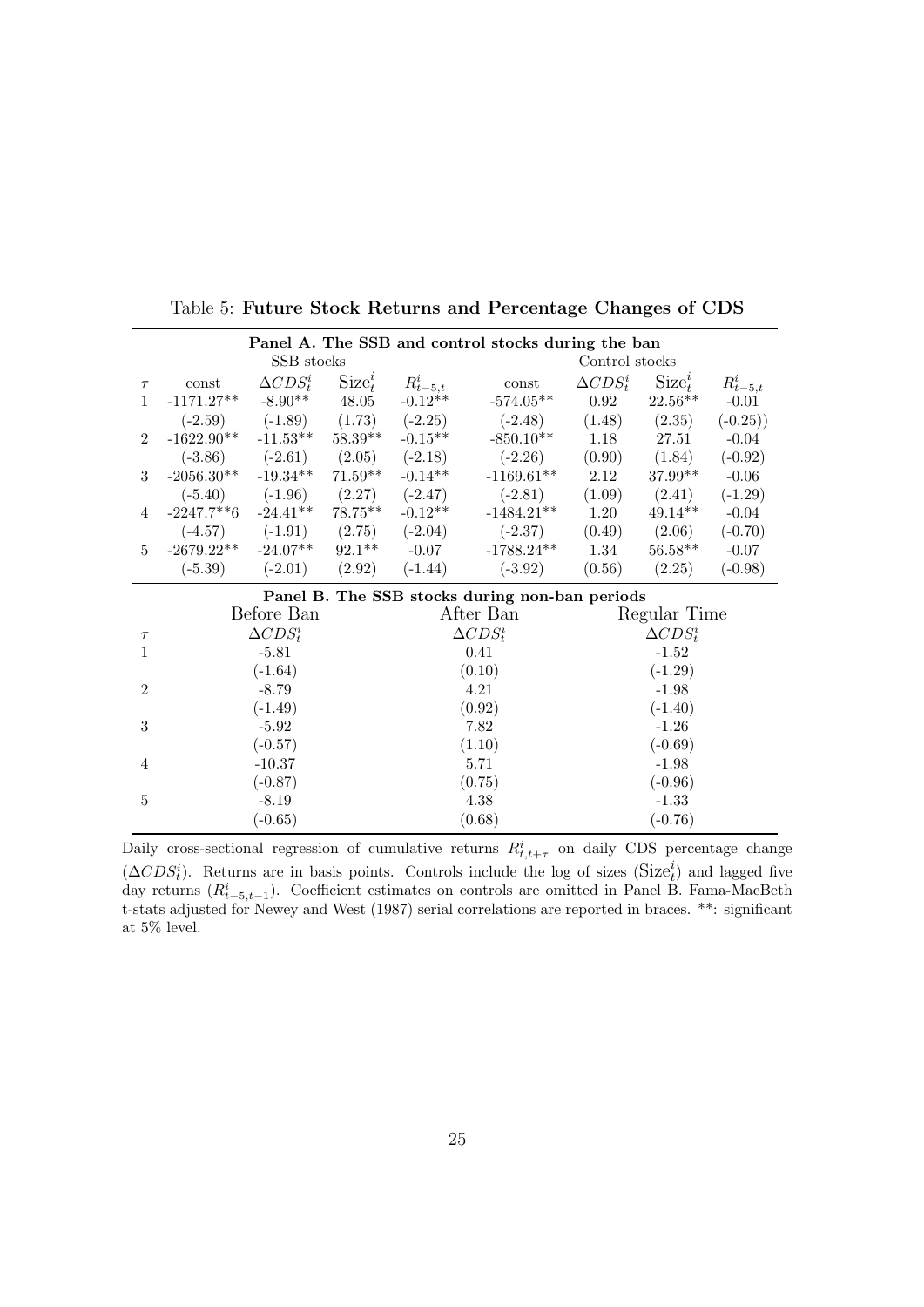in next two (five) days. While for the control stocks, the coefficient estimates on ∆*CDS* are not significantly different from zero. Panel B of Table 5 reports the coefficient estimates on ∆*CDS* for the SSB stocks during the non-ban periods. To save space we omit the estimates on the constant and control variables. As shown in Panel B, the CDS has no predictability during non-ban periods. Right before the ban and during the normal time period from January to July 2008, the coefficients on ∆*CDS* are negative without statistical significance, and during the post ban period, the coefficients are positive and not significant.

If short sale ban impedes stock prices from incorporating negative information but not positive information, we expect only increases of CDS during the ban would predict low stock returns, and decreases of CDS would not be related to high subsequent stock returns. To test this asymmetric predictability hypothesis we use following specification:

$$
R_{t,t+\tau}^{i} = a + b \Delta CDS_{t}^{i} + c \Delta CDS_{t}^{i} H_{t}^{i} + d H_{t}^{i} + f \ln(\text{size}_{t}^{i}) + f R_{t-5,t}^{i} + \epsilon_{t}^{i},
$$
(5)

where  $H_t^i$  is the high CDS change dummy; it is one for company *i* on day *t* if its  $\Delta CDS_t^i$  is above median on day *t*. If the predictability of ∆*CDS* is asymmetric for the SSB stocks during the ban, the coefficient on the interaction term between ∆*CDS* and *H* will be negative, and the predictability of  $\Delta CDS$  in equation (5) will be weaker than that in equation (3).

As shown in Table 6, the coefficient estimates on the interaction term between ∆*CDS* and *H* are all negative and statistically significant. After adding the interaction term, ∆*CDS* no longer has predictability for the SSB stock returns. For example, when the dependent variable is two day future returns, the coefficient estimate on the interaction term is -54.39 (t-stats: -2.09), while the estimate on ∆*CDS* is 20.84 (t-stats: 1.29). These numbers indicate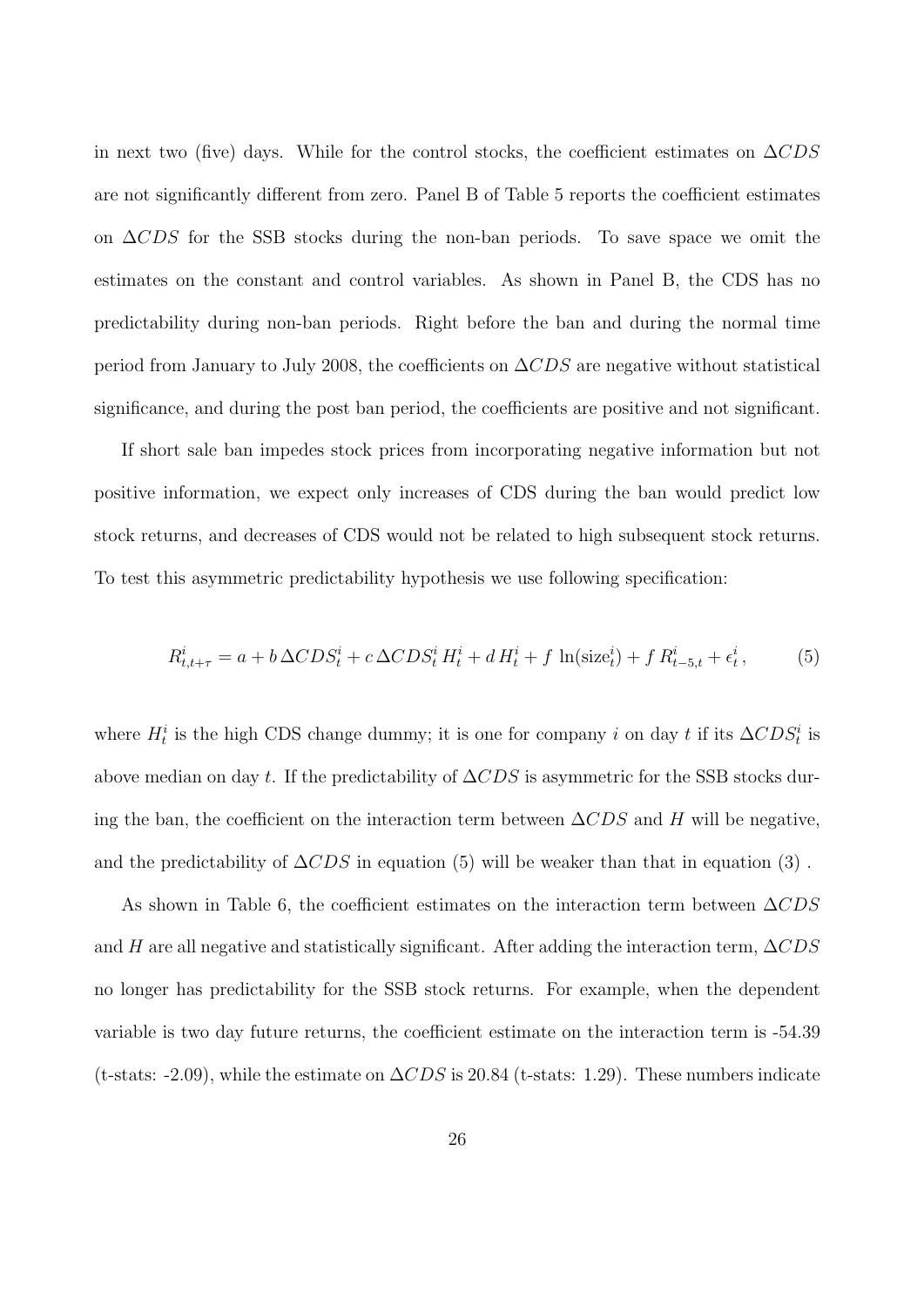that the predictability of CDS during the ban is driven by the SSB stocks with high increases in CDS but not those with low or negative increases in CDS. This result is consistent with that short sale ban reduces the speed of stock price adjustment to negative information.

|                |              |                  | The SSB Stocks during the Ban |           |            |               |
|----------------|--------------|------------------|-------------------------------|-----------|------------|---------------|
| $\tau$         | const        | $\Delta CDS_t^i$ | $\Delta CDS_t^iH_t^i$         | $H_t^i$   | $Size_t^i$ | $R_{t-5,t}^i$ |
|                | $-1097.41**$ | 19.55            | $-40.96**$                    | 55.17     | $44.39**$  | $-0.12**$     |
|                | $(-2.33)$    | (1.67)           | $(-2.84)$                     | (0.83)    | (1.91)     | $(-2.11)$     |
| $\overline{2}$ | $-1456.01**$ | 20.84            | $-54.39**$                    | $-15.04$  | $52.56**$  | $-0.14**$     |
|                | $(-3.43)$    | (1.29)           | $(-2.06)$                     | $(-0.18)$ | (2.52)     | $(-1.94)$     |
| 3              | $-1959.63**$ | 18.25            | $-64.67**$                    | 77.81     | $66.31**$  | $-0.13**$     |
|                | $(-4.81)$    | (1.16)           | $(-3.59)$                     | (1.01)    | (2.59)     | $(-2.42)$     |
| 4              | $-2360.47**$ | 18.25            | $-54.99**$                    | 69.43     | $87.40**$  | $-0.16**$     |
|                | $(-4.50)$ ** | (0.74)           | $(-2.14)$                     | (0.64)    | (3.30)     | $(-2.07)$     |
| 5.             | $-2654.81**$ | 14.51            | $-68.61**$                    | $-60.51$  | $99.04**$  | $-0.07$       |
|                | $(-4.52)$    | (0.52)           | $(-2.13)$                     | $(-0.48)$ | (3.11)     | $(-1.40)$     |

Table 6: **Future Stock Returns and High Percentage Changes of CDS**

Daily cross-sectional regression of cumulative returns  $R^i_{t,t+\tau}$  on CDS percentage change  $(\Delta CDS^i_t)$ , and its intersection with high CDS change dummy  $(H_t^i)$ . Returns are in basis points. On each day *t*, SSB stocks with above median  $\Delta CDS_t^i$  have  $H_t^i = 1$ , zero otherwise. Controls include the log of equity sizes  $(Size_t^i)$  and the lagged returns  $(R_{t-5,t}^i)$ . Fama-MacBeth t-stats adjusted for Newey and West (1987) serial correlations are reported in squared brackets. \*\*: significant at 5% level.

## **5 Conclusions**

In this paper, we focused on the short sale ban of 2008 and examined the interaction between price discovery in banned stocks and the trading of options and CDS during the 14-day period. We found that in the presence of short sale ban, it takes time for the negative information contained in either the options market or the CDS market to get incorporated into stock prices.

Given the volatile nature of the markets during the short sale ban, it is important for us to minimize the influence of the overall market movement on our predictive results. For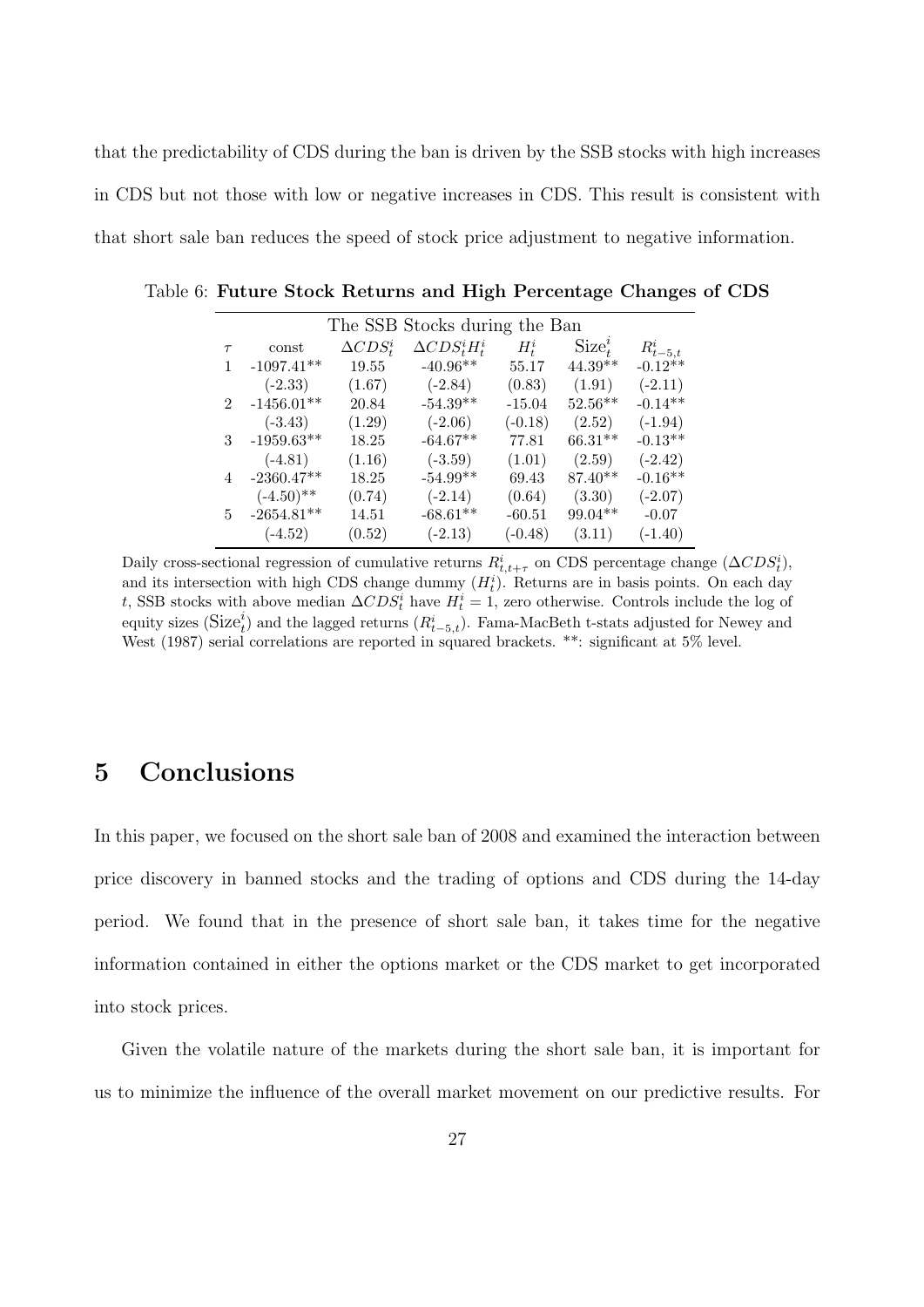this reason, we structured our test to focus within the group of stocks with the same short sale ban and examine the predictability cross-sectionally within this group. In other words, our finding of sluggishness in price impoundment is a measure of one banned stock relative to another banned stock. The only thing differentiating one from another is the fact that it has some negative information according to the options market or the CDS market.

In extracting the information from options market, we chose to use the trading information instead of prices, since we would like to capture more of an action variable. Given the volatile nature of the time period and the large bid/ask spreads in the options market, this action variable could perhaps capture option information in a cleaner way. In extracting the information from the CDS market, we could only use the CDS price since trading information was not available. This differing information content has some interesting implications. While our result shows that it takes time for the negative information expressed in the options market to get incorporated into stock prices, our paper is silent on whether or not this information has already been incorporated in the option prices. By using the CDS price data, however, our paper does show that, in the presence of short sale ban, it takes time for the negative information already incorporated in CDS prices to get into stock prices.

Finally, although our original idea was as simple as following the flow of information, our result is a confirmation of the theory prediction of Diamond and Verrecchia (1987). In particular, our result shows that the sluggishness in price impoundment is asymmetric: the information collected from either the options market or the CDS market has predictability only on the negative side, not on the positive side. Moreover, this predictability was not present for the periods immediately before and after the short sale ban, nor was it present for a matching sample of stocks that were not banned.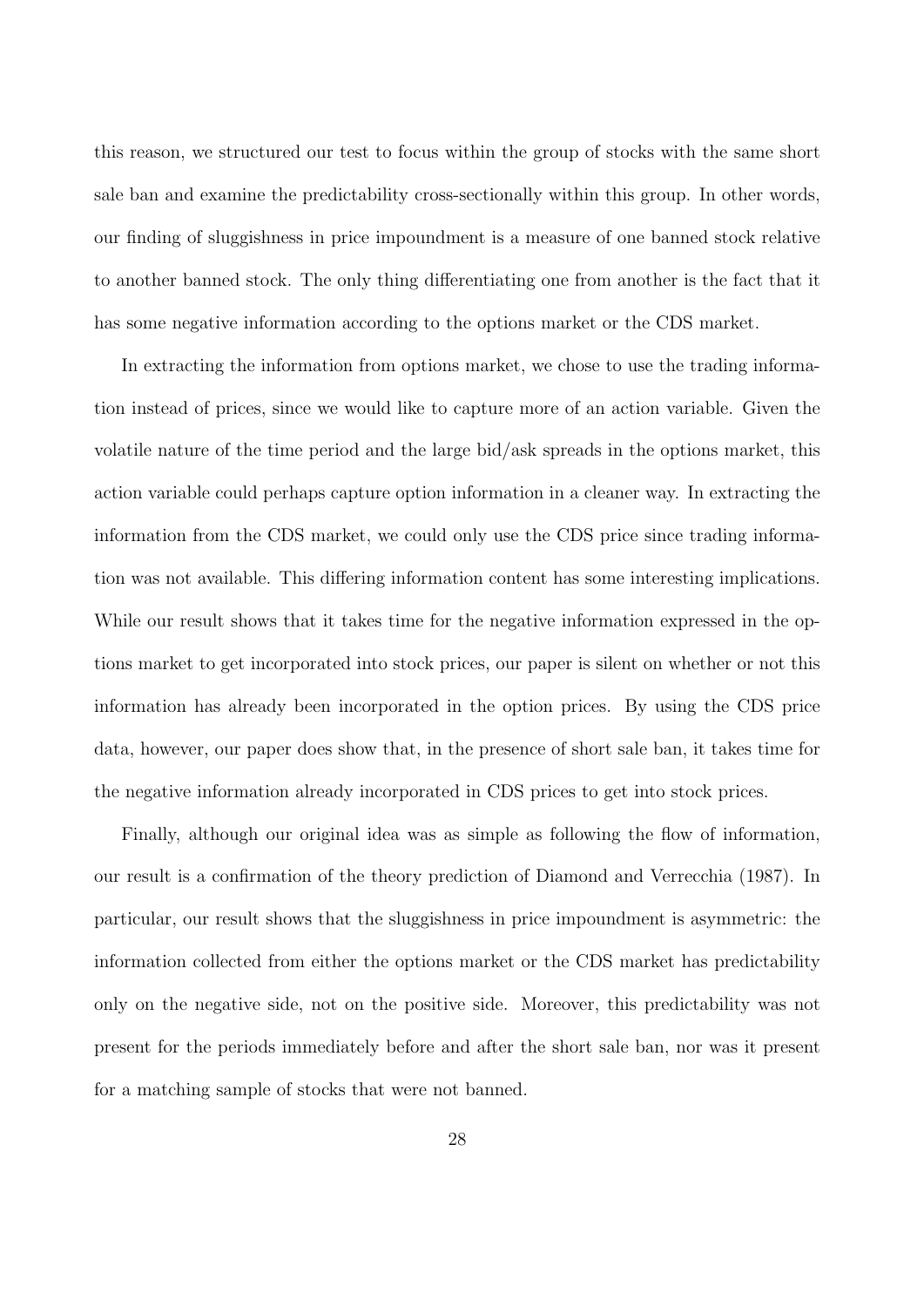## **References**

- Acharya, V. V. and T. C. Johnson (2007). Insider trading in credit derivatives. *Journal of Financial Economics*.
- Aitken, M. J., A. Frino, M. S. McCorry, and P. L. Swan (1998). Short Sales are Almost Instantaneously Bad News: Evidence from the Australian Stock Exchange. *Journal of Finance 53*, 2205–2223.
- Asquith, P. and L. Meulbroek (1996). An Empirical Investigation of Short Interest. Working Paper, Harvard University.
- Battalio, R. and P. Schultz (2010). Regulatory Uncertainty and Market Liquidity: The 2008 Short Sale Ban's Impact on Equity Option Markets. *Journal of Finance*, forthcoming.
- Boehmer, E., C. Jones, and X. Zhang (2009). Shackling Short Sellers: The 2008 Shorting Ban. Working Paper, University of Oregon and Columbia Business School and Cornell University.
- Boehmer, E., C. M. Jones, and X. Zhang (2008). Which Shorts are Informed? *Journal of Finance 63*, 491–528.
- Boehmer, E., B. Jordan, and Z. Huszar (2010). The Good News in Short Interest. *Journal of Financial Economics 96*, 80–97.
- Bri, A., W. N. Goetzmann, and N. Zhu (2007). Efficiency and the Bear: Short Sales and Markets around the World. *Journal of Finance 62*, 1029–1079.
- Chang, E. C., J. W. Cheng, and Y. Yu (2007). Short-Sales Constraints and Price Discovery: Evidence from the Hong Kong Market. *Journal of Finance 62*, 2097–2121.
- Chen, J., H. Hong, and J. C. Stein (2002). Breadth of Ownership and Stock Returns. *Journal of Financial Economics 66*, 171–205.
- Danielsen, B. and S. Sorescu (2001). Why Do Option Introductions Depress Stock Prices? An Empirical Study of Diminishing Short-Sale Constraints. *Journal of Financial and Quantitative Analysis 36*, 451–484.
- DAvolio, G. (2002). The Market for Borrowing Stock. *Journal of Financial Economics 66*, 271–306.
- Desai, H., K. Ramesh, S. R. Thiagarajan, and B. V. Balachandran (2002). An Investigation of the Informational Role of Short Interest in the Nasdaq Market. *Journal of Finance 57*, 2263–2287.
- Diamond, D. W. and R. E. Verrecchia (1987). Constraints on Short-Selling and Asset Price Adjustment to Private Information. *Journal of Financial Economics 18*, 277–311.
- Diether, K. B., K.-H. Lee, and I. M. Werner (2009). Short-sale Strategies and Return Predictability. *Review of Financial Studies 22*, 575–607.